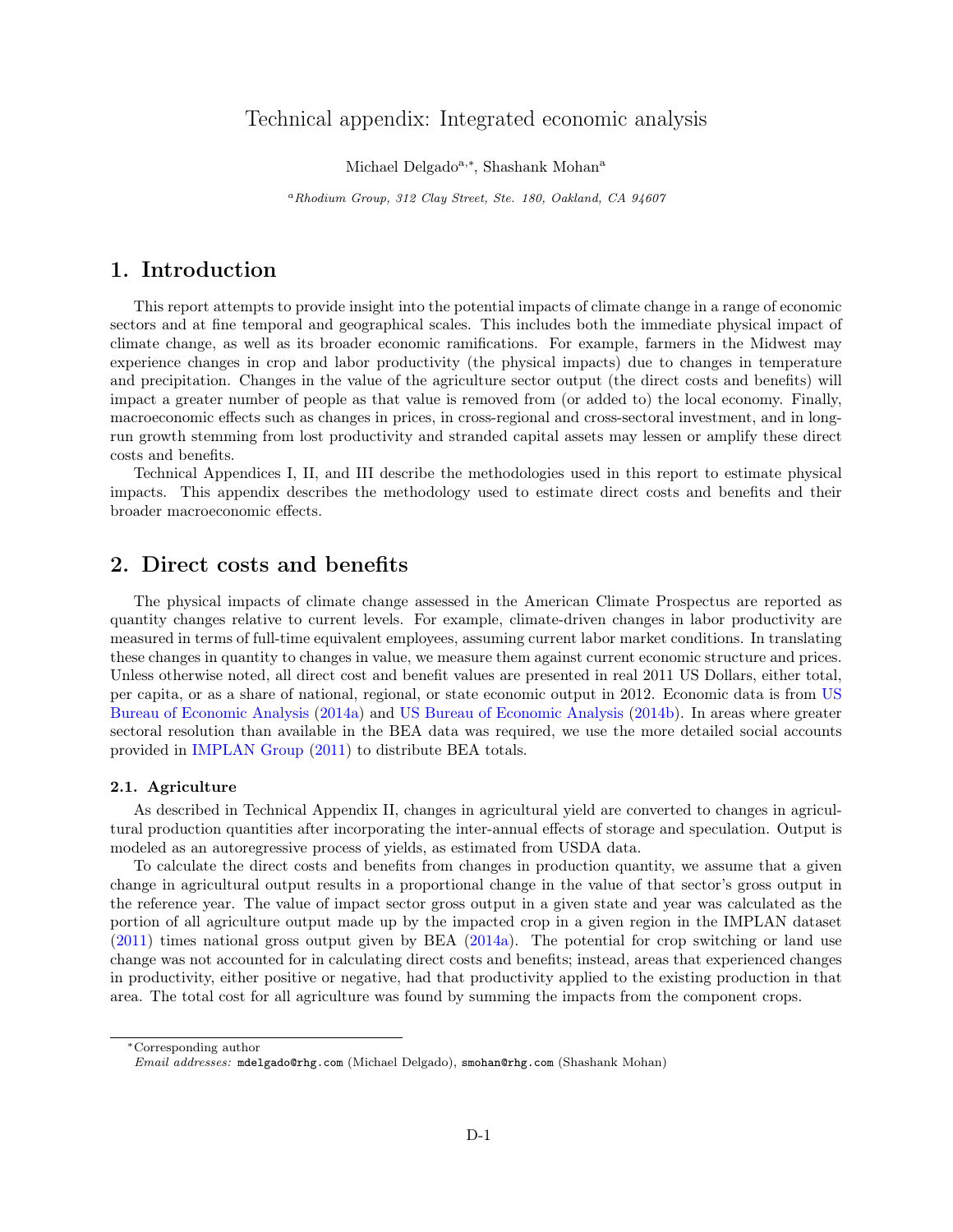# 2.2. Labor

Changes in labor productivity are weighted by employee hours worked from the county to the NCA region level. To calculate the direct costs and benefits, we assume that the direct effect of a climate-driven labor productivity change is equal to state value added (BEA, [2014b\)](#page-16-1), distributed among high-and low-risk sectors using IMPLAN data [\(2011\)](#page-16-2) times the change in labor productivity. This is an assumption of zero elasticity of substitution between labor and other inputs, but does not assume the loss of value of other inputs to production. These dynamics are explored in our analysis of possible macroeconomic effects (see section [3\)](#page-1-0).

#### <span id="page-1-1"></span>2.3. Mortality

Changes in mortality in Appendix II are reported as temperature-driven changes in all-cause mortality by age cohort (less than 1, 1 to 44, 45 to 64, and 65+, from [Deschênes and Greenstone,](#page-16-3) [2011](#page-16-3) and [Barreca](#page-16-4) [et al.,](#page-16-4) [2013\)](#page-16-4).

We use two approaches to assess the direct costs and benefits of these mortality impacts. First, we apply the value of a statistical life (VSL) used by the EPA of \$7.9 million as a benchmark estimate of Americans' "willingness-to-pay" to reduce mortality risk. This includes both market and non-market costs. We also employ an alternative valuation technique, in which we estimate the value of full-time-equivalent (FTE) employee-years lost and/or gained due to climate-driven changes in mortality. We estimate this by extrapolating cohort mortality rates, extrapolated to single years of age using national death rates by 5-year cohort (listed in Table [D12\)](#page-17-0) and assuming a uniform distribution within each 5-year cohort. To this we apply current labor force participation rates by age cohort. BEA [\(2014b\)](#page-16-1) state level value added was divided by current state-specific FTE employment to arrive at a value per employee, which was multiplied by state cohort-specific population and the labor participation data to arrive at a time series of expected value lost per mortality in each cohort bin by state. This was discounted at an annual rate of 3% to arrive at a net present value expected loss per death in each cohort and state. This was multiplied by the change in mortality to arrive at an expected value lost for each state and cohort, which was combined to form probabilistic regional and national labor income mortality cost and benefit estimates.

## 2.4. Crime

Crime impacts are valued using the method described in [Heaton](#page-16-5) [\(2010\)](#page-16-5). Changes in property and violent crime are multiplied by current crime levels using the FBI's "Crime in the United States" dataset [\(2012\)](#page-16-6), and the cost estimates, given in 2007 USD, are adjusted to 2011 USD using the BEA national real GDP deflator.

#### 2.5. Coastal impacts

Coastal impacts were derived directly from the process modeling method described in Technical Appendix III. The total costs of climate damages include the average marginal (annual) costs of property falling below sea level, as well as climate-driven changes in average annual loss from hurricanes and other coastal storms, averaged over 20-year periods.

# 2.6. Energy

The direct costs and benefits of climate-driven changes in energy demand were assessed using RHG-NEMS, a version of the National Energy Modeling System (NEMS), developed by the [US Energy Information](#page-16-7) [Administration](#page-16-7) [\(2009\)](#page-16-7) for use in the Annual Energy Outlook (see, for example, [2013\)](#page-16-8) and maintained by the Rhodium Group. A detailed description of those methods is given in Technical Appendix III.

# <span id="page-1-0"></span>3. Macroeconomic effects

The direct costs and benefits described above have broader economic ramifications by changing relative prices, diverting investment, altering trade flows, among other effects. As is discussed in Chapter 14, many approaches have been used to capture these economic dynamics at regional, national, and global scales. A number of researchers have begun employing computable general equilibrium (CGE) economic models using a mixed complementarity problem (MCP) equilibrium (see e.g. [Yang et al.,](#page-16-9) [1996;](#page-16-9) [Jorgenson et al.,](#page-16-10) [2004;](#page-16-10) [Abler](#page-16-11) [et al.,](#page-16-11) [2009;](#page-16-11) [Backus et al.,](#page-16-12) [2010\)](#page-16-12). First proposed by [Arrow and Debreu](#page-16-13) [\(1954\)](#page-16-13), this type of general equilibrium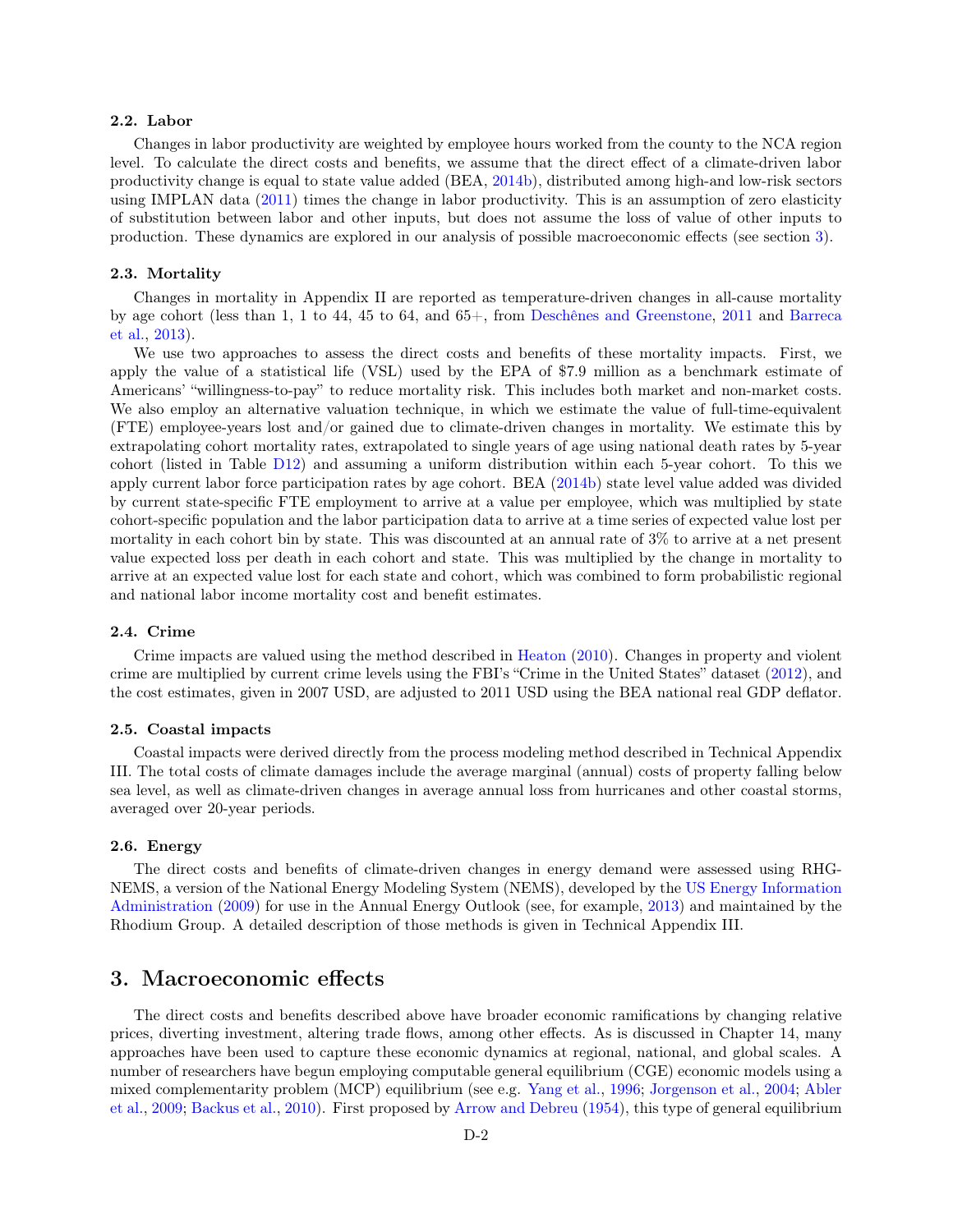analysis is a branch of economics that represents the modeled system as completely self-contained, allowing feedbacks of changes in technology, factor (labor, capital, or resource) supplies, or any other parameter to spread throughout the economy through changes in prices and quantities in a theoretically consistent manner. Many modern CGE models explicitly represent multiple individually optimizing agents (both consumers and producers) in a unified framework that ensures price and goods equilibria across all regions and sectors in the modeled economy.

We have elected to use a CGE model in this analysis because of the ability to examine the effect of fine spatial, temporal, and sectoral resolution impacts in a way that tracks impacts, and their interaction, through time.

## 3.1. Computable General Equilibrium (CGE) modeling

There are many varieties of CGE models; one of the most important design distinctions is the method for representing time or change. The simplest type of model is a comparative statics model. This approach represents the current economy as a single-year equilibrium that is shocked by some experiment. This type of analysis was frequently used in early climate impact assessments (for an overview, see [Tol,](#page-16-14) [2008\)](#page-16-14). It is useful for understanding how today's economy would perform in an alternative state of the world, such as one with a much hotter climate, but is unable to estimate the impacts on non-steady-state changes such as impacts to growth from insufficient capital availability after a storm, or overcapitalization of certain industries in periods of declining demand.

A second alternative is an inter-temporal optimization CGE model, originally developed in [Ramsey](#page-16-15) [\(1928\)](#page-16-15), [Cass](#page-16-16) [\(1965\)](#page-16-16), and [Koopmans](#page-16-17) [\(1965\)](#page-16-17), in which a single CGE optimization framework allows agents to substitute between activities in time as well as across sectors and regions. While many variants on this model have since been developed, the central feature of this model is that agents are able to anticipate changes in future prices and may adjust their behavior in each model period to adapt to the future. This type of model is also useful for policy analysis, but with a very different purpose: because agents in this model are perfectly optimizing over the entire model horizon, this model portrays the best-case outcome and is thus useful for finding optimal policies in response to a specific change.

Finally, CGE models may be recursive-dynamic. In this variant, consumers optimize their behavior in each period with knowledge of conditions in that period only, and dynamic equations link decisions in one period to the constraints on behavior in the next period. For example, if in one period it is optimal to spend more and save less, this will result in a lower level of savings to draw on in the next period.

The goal of the American Climate Prospectus is to assess the potential economic impacts of climate change in the United States under current economic and business practices, in order to provide information on how those practices may need to change in the future to reduce climate risk. As such, we chose a recursive-dynamic CGE model to explore the macroeconomic effects of the direct costs and benefits described above.

# 4. RHG model of the US economy (RHG-MUSE)

RHG-MUSE is a dynamic recursive computable general equilibrium (CGE) model of the US economy. It is written in the GAMS mathematical programming language, with the static core defined in the MCP-specific sublanguage MPSGE, developed by [Rutherford](#page-16-18) [\(1987\)](#page-16-18). MUSE is solved annually from 2011 to 2099 using the PATH solver [\(Dirkse and Ferris,](#page-16-19) [1995\)](#page-16-19), and simulates the growth of the US economy with changes in labor, capital and productivity. The model is calibrated using the 2011 IMPLAN social accounting matrices (SAMs) at state level. The model has 50 regions (for computational reasons, Washington D.C. is considered part of Maryland in this model) and nine sectors.

#### 4.1. Economic data sources

The IMPLAN social accounts used in this analysis are a detailed dataset describing the inputs and outputs of 440 sectors, 4 factors, 9 households, 6 types of government, and an account for corporations, capital additions and deletions, and each of foreign and domestic trade for all 50 US states and Washington, D.C. IMPLAN social accounting matrices (SAMs) are similar to traditional input-output tables, with the exception that they include flows between institutions such as households and government. This enables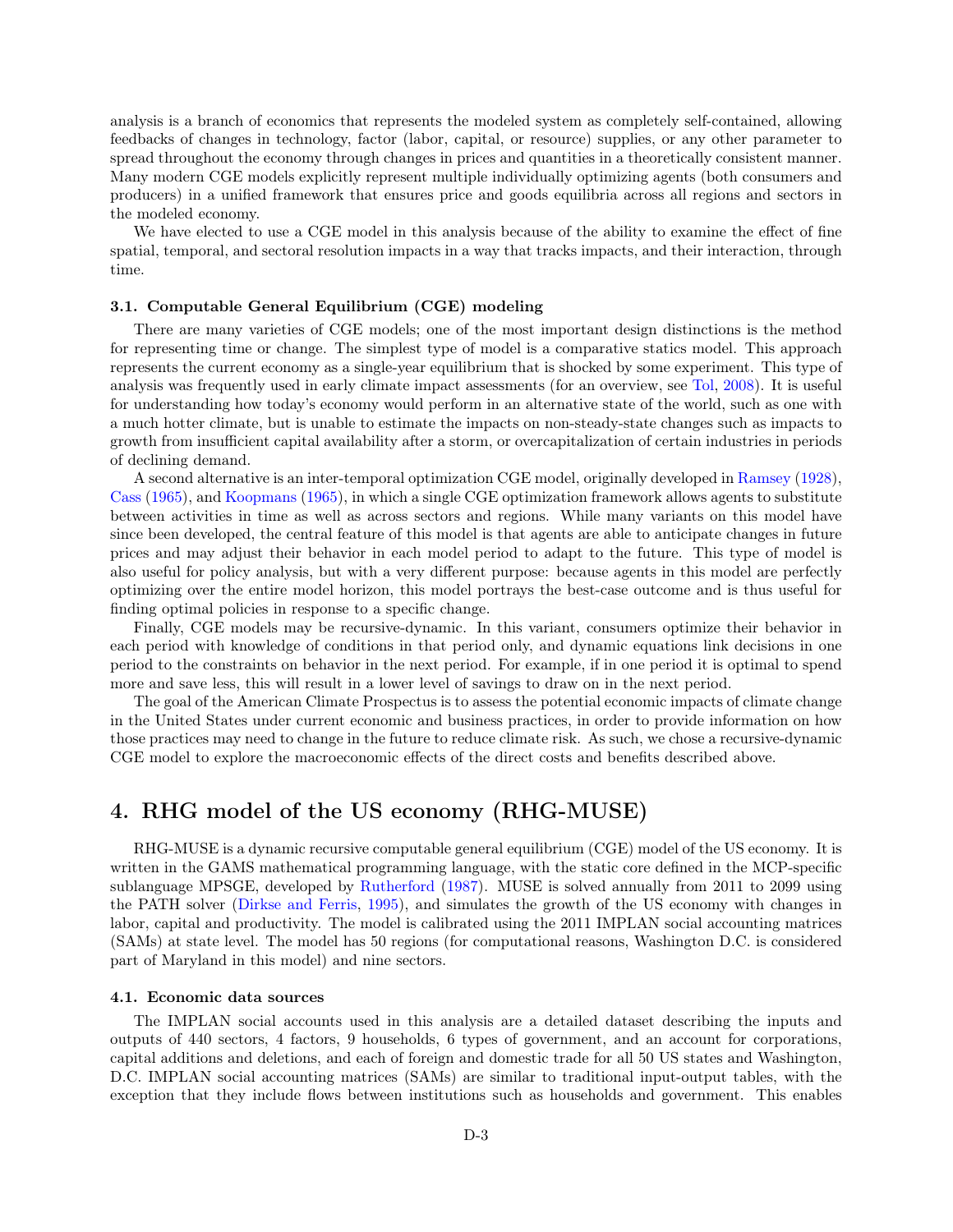<span id="page-3-0"></span>Table D1: Sectors used in the MUSE model

| Sectors                 |
|-------------------------|
| Agriculture             |
| Indoor Services         |
| <b>Outdoor Services</b> |
| Infrastructure          |
| Manufacturing           |
| Mining                  |
| Energy                  |
| Real Estate             |
| Transportation          |

the tracking of factors (such as labor use by industry and compensation to households) and other flows not included in a traditional I/O table, enabling a comprehensive accounting of all flows in the economy.

The IMPLAN dataset is typically paired with the IMPLAN model, which models the propagation of certain economic changes as they flow through the accounts tables. This methodology is roughly similar to our calculation of direct effects, and does not endogenously represent changes in prices, technology, or growth.

We have incorporated this dataset into our model using an adapted version of Thomas Rutherford's analysis tools implan98 [\(Rutherford,](#page-16-20) [2004\)](#page-16-20), IMPLAN2006inGAMS [\(Rausch,](#page-16-21) [2008\)](#page-16-21), and IMPLAN2010inGAMS. Our build process reads each state's IMPLAN SAM as an individual state model, validates the data to ensure that all flows balance (each agent, sector, and transfer type must have inputs and outputs sum to zero), and then aggregates the data into a multi-regional national dataset (see table [D13](#page-18-0) for the full sectoral aggregation scheme). Additional adjustments are made to ensure that domestic trade is balanced across all regions, and that the dataset is internally consistent. At the conclusion of this process, the dataset is in equilibrium; that is, the three criteria for an MCP solution (described in section [4.3.5\)](#page-10-0) are met without a change in prices.

#### 4.2. RHG-MUSE model structure

As is described above, RHG-MUSE employs a hybrid "recursive-dynamic" framework to examine the longrun equilibrium response to climate impacts. Recursive-dynamic models find an equilibrium solution that optimizes agent behavior (subject to the objectives and constraints defined in the model) within a period, which sets prices and quantities that are linked to subsequent periods through dynamic updating equations, which govern the calibration data and constraints applied to the optimization problems in subsequent periods. In other words, the simulation progresses from one year to the next, pausing each year to optimize each agent's welfare, then updating the values for the next year with new information and continuing on.

The optimization that takes place each year is a function only of the previous years' events and is only able to change variables pertaining to that year. Therefore, we refer to the set of annual optimization equations as the RHG-MUSE *static core*, to set it apart from the *updating equations* which apply changes derived in the static core to subsequent periods.

The structure used to run RHG-MUSE is written in Python and Javascript, the data preparation, run management, and *updating equations* are written in the mathematical programming language GAMS, and the static core is written in the GAMS sub-language MPSGE and solved using the PATH GAMS solver [\(Dirkse and Ferris,](#page-16-19) [1995\)](#page-16-19). Throughout the following sections, we refer to the mathematical symbols given in the leftmost column of table [D2.](#page-4-0)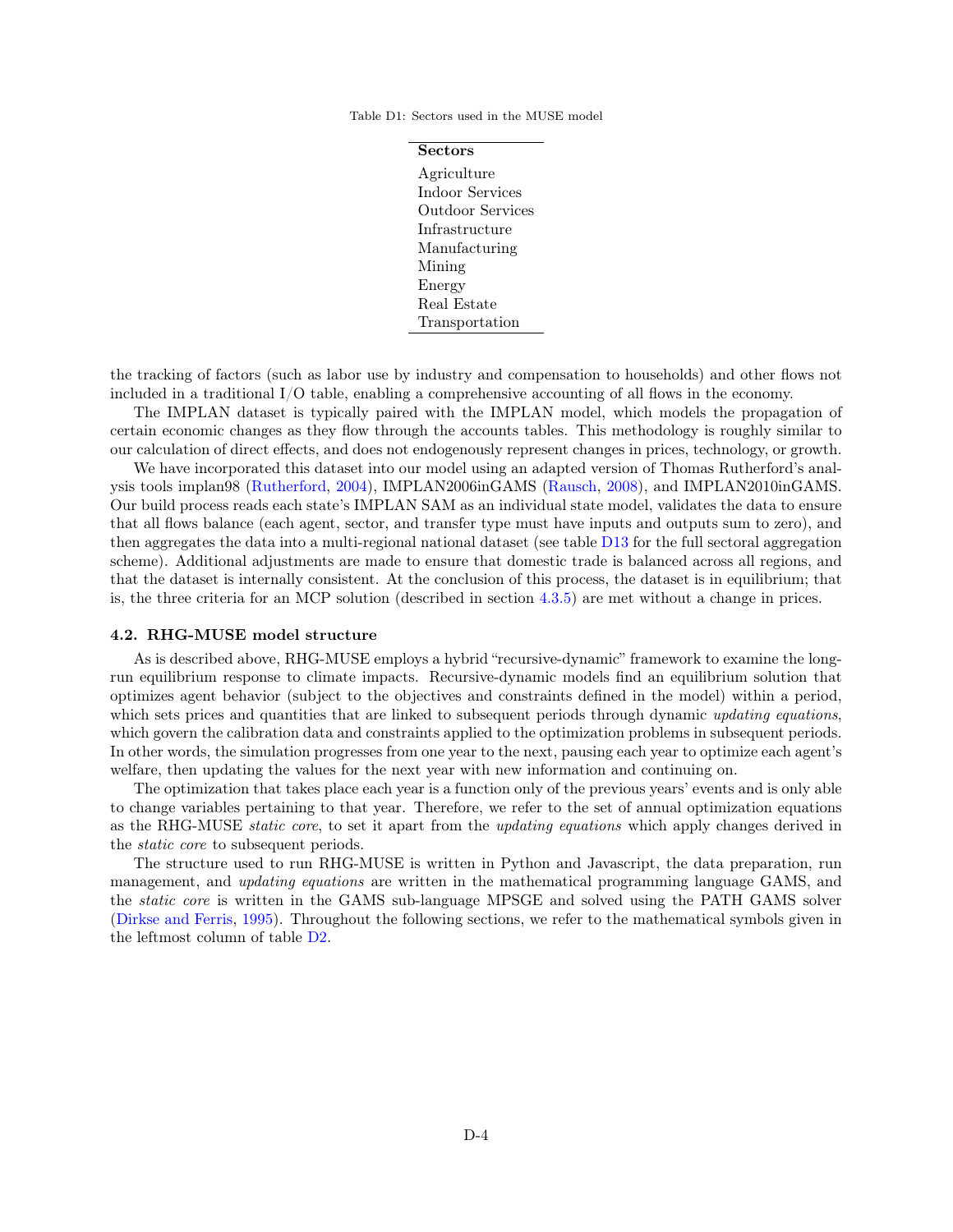<span id="page-4-0"></span>

|                  | Indexing sets:                                               |
|------------------|--------------------------------------------------------------|
|                  | 50 states - DC combined with MD                              |
| S                | 9 sectors, given in Table D1                                 |
| $\mathfrak{g}$   | 9 goods, 1 for each sector, interchangeable with $s$         |
| m                | Local $(loc)$ , domestic $(dtrd)$ and international $(ftrd)$ |
| $t_{\parallel}$  | Domestic $(dtrd)$ and international $(ftrd)$                 |
| $\boldsymbol{y}$ | 89 time periods, running from 2011 to 2099                   |
| $\alpha$         | Single years of age, from $0$ to $65$                        |

Static parameters:

|                                                                                                                                                  | Base-year data                               |
|--------------------------------------------------------------------------------------------------------------------------------------------------|----------------------------------------------|
| $k_r^{E0}$                                                                                                                                       | 2011 capital returns endowment               |
| $e^{Tot}_{r}$                                                                                                                                    | 2011 RMS projected value of exposed property |
|                                                                                                                                                  | 2011 regional marginal propensity to save    |
|                                                                                                                                                  | 2011 use of Argmington goods by sector       |
|                                                                                                                                                  | 2011 capital use by sector                   |
|                                                                                                                                                  | 2011 labor use by sector                     |
|                                                                                                                                                  | 2011 output to local markets                 |
|                                                                                                                                                  | 2011 output to domestic markets              |
|                                                                                                                                                  | 2011 output to foreign markets               |
|                                                                                                                                                  | 2011 total output                            |
| $\begin{array}{l} \mu_r^S\\ u_{r,s,g}^0\\ k_0^0,\\ l_{r,s}^0\\ o_{r,s}^{N0}\\ o_{r,s}^{N0}\\ o_{r,s}^{F0}\\ y_{r,s}^0\\ d_{r,q}^0\\ \end{array}$ | 2011 consumer goods demand                   |
|                                                                                                                                                  |                                              |

# Calibration data

- $r<sup>0</sup>$ Reference growth rate  $% \left\vert \cdot \right\rangle$
- $r^L$  $L$  Reference labor productivity growth rate
- $p_{r,a,y}$  Reference population projection
- $\theta^x$ Initial extant capital share
- $\delta$  Annual depreciation rate

Positive optimization variables:

|                 | Sector activity levels                             |
|-----------------|----------------------------------------------------|
| $C_r$           | Consumption activity level index                   |
| $Y_{r,s}$       | New production activity level index                |
| $Y^X_{r,s}$     | Extant production activity level index             |
| $A_{r,s}$       | Regional Argmington aggregate activity level index |
| $G_r$           | Government activity level index                    |
| $K_{\parallel}$ | Extant capital exchange activity level index       |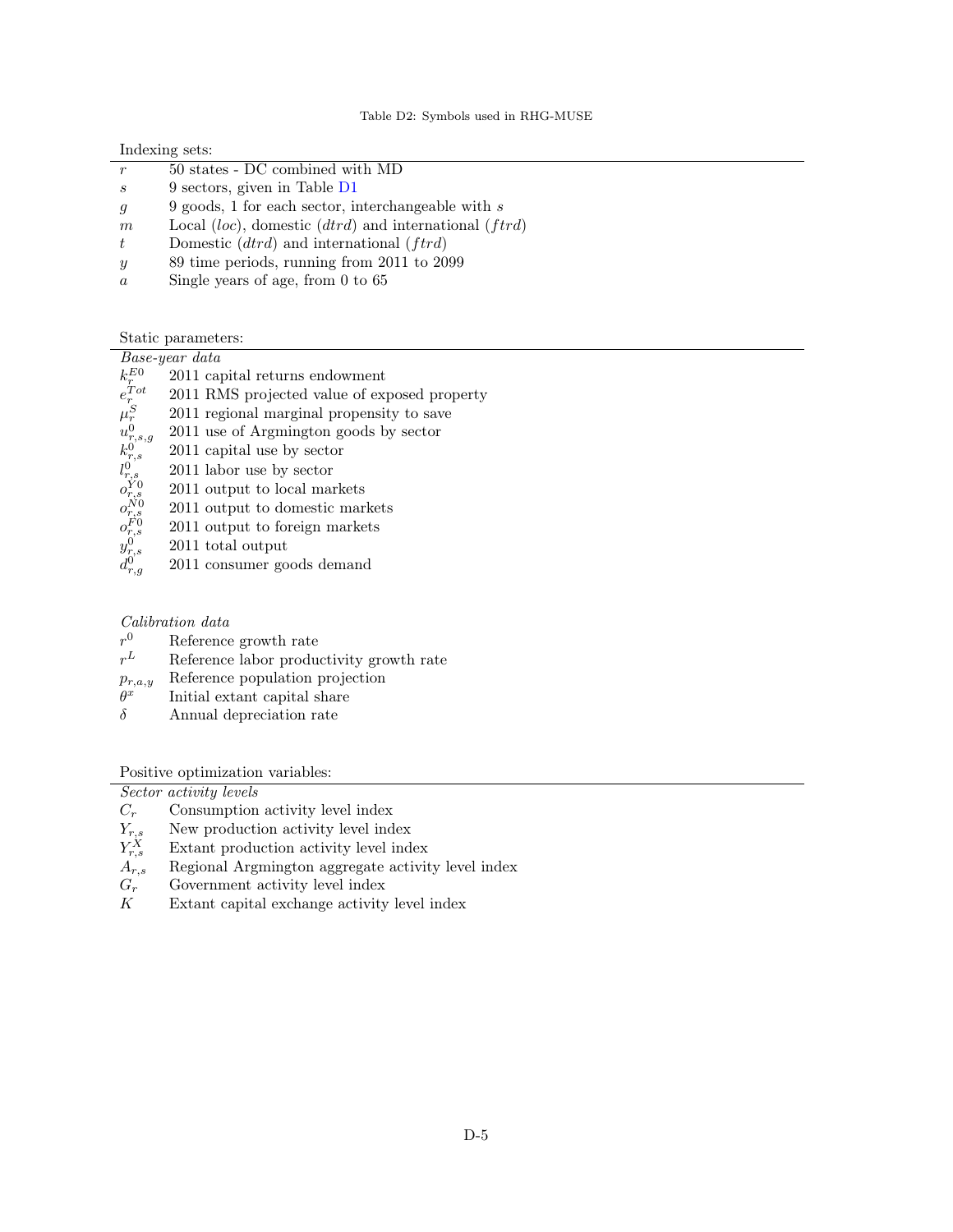# Commodity prices

- $P_r^C$ Consumption good price index
- $P^A_r$ Armington aggregate good price index
- $P_{r}^{\hat{Y}}$ Local output good price index
- $P^N_s$ Nationally traded good price index
- P International trade price index
- $P_r^G$ Public sector output good price index
- $P_r^L$ Regional wage rate index
- $R_r^N$ Return index on new vintage capital
- $R_{r}^X$ Return index on extant capital in production
- Return index in extant capital exchange
- $P^S$ Savings good price index

# Consumer agent budget indices

 $R^A_{\varepsilon}$ Regional agent endowment index

Free optimization variables:

Auxiliary/constraint variables

- $I_r$  Regional investment level
- $\hat{I}_r$  Adjustment to investment endowments to balance savings price differences
- $R<sup>K</sup>$  Realized rate of return after savings price adjustments
- $\Theta_r^S$ <sup>r</sup> Regional share of national savings
- $\theta_{r,s}^{RS}$ Share of regional investment by good

Non-optimization variables:

Growth variables

- $k_{r,u}^{EX}$ Real extant capital earnings endowment
- $k_{r,s,i}^{KN}$ Reference new capital use
- $k_{r,s,i}^{K X}$ Reference extant capital use
- $U^{LN}_{r.s.}$ Labor used in new production
- $\mathcal{U}$ KN Capital used in new production
- $\gamma_u^L$ Labor productivity factor

# Climate impact variables

 $I_r^A$  $r_{r,y}^A$  Agricultural productivity climate factor (2011=1,  $I_{r,y}^A > 1$  means yield increase)

- $\theta_r^A$ <sup>r</sup> Share of RHG-MUSE agriculture made up of impacted crops (grains, oilseeds, cotton)
- $I_r^L$  $\mu_{r,s,y}^{L}$  Labor productivity climate factor (2011=1,  $I_{r,s,y}^{L} > 1$  means productivity increase)
- $I^{In}_{r,u}$  $r_{r,y}^{In}$  RMS projection of inundation damages (2011=0,  $I_{r,y}^{In} \geq 0$  by definition)
- $I^{I n'}_{r.v}$ Inundation damages, adjusted for previous property loss due to sea-level rise
- $I^{S t}_{r.i}$  $r_{r,y}^{S_t^t}$  RMS projection of storm damages (2011=0,  $I_{r,y}^{S_t^t} \geq 0$  by definition)
- $I^{S{\v t}'}_{r.u}$ Storm damages, adjusted for property losses due to sea-level rise
- $I_{r.u}^{\cancel{B}I}$  $F_{r,y}^{BT}$  RMS projection of business interruption (2011=0,  $I_{r,y}^{BI} \geq 0$  by definition)
- $I_{r,u}^{\mathring{B}I^{\prime}}$  $r_{r,y}^{BT}$  Business interruption, adjusted for property losses due to sea-level rise
- I E  $F_{r,g,y}^{E'}$  Energy expenditure climate factor (2011=1,  $I_{r,g,y}^{E} > 1$  means exependiture increase)
- $I_{r,\epsilon}^M$  $\tilde{f}_{r,a,y}^{M}$  Climate-related change in per-capita mortality rate (2011=0,  $I_{r,a,y}^{M} > 0$  means rate increase)
- Cumulative climate-related mortality change, with mortality by age advancing annually
- $l_{r,y}^{\dot{M}}$ Labor force, adjusted for climate-related mortality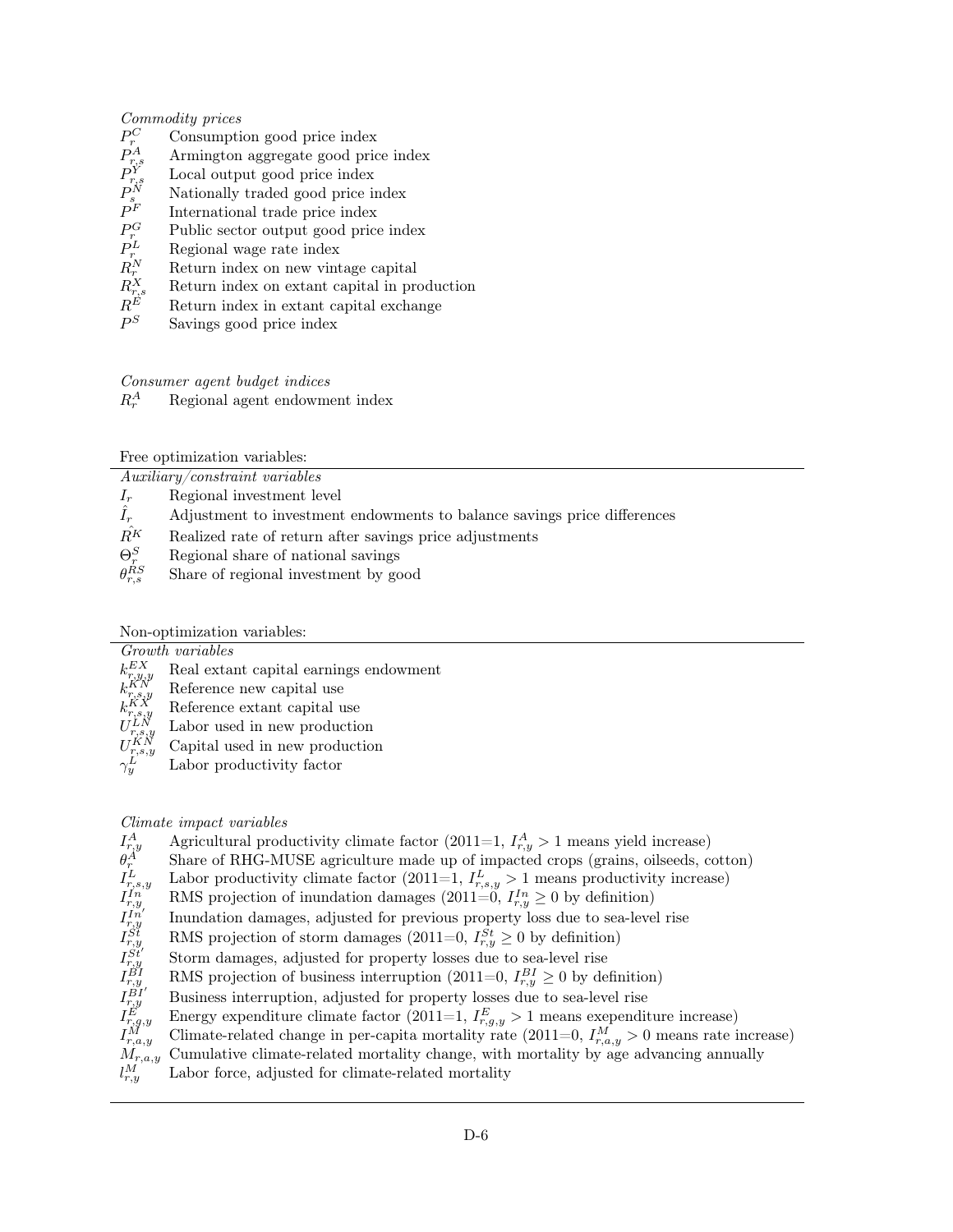## 4.3. Annual "static core" optimization module

The RHG-MUSE static core is written in the MPSGE modeling language, developed by [Rutherford](#page-16-18) [\(1987\)](#page-16-18) and documented in *MPSGE: A User's Guide* [\(2004\)](#page-16-22). MPSGE models are characterized by collections of individually optimizing agents, both producers and consumers, interacting in a coherent general-equilibrium framework (see Section [4.3.5\)](#page-10-0). Each agent consumes goods with a constant elasticity of substitution (CES) utility or consumption functions (for consumers and producers, respectively), and each producer converts its inputs into outputs with a constant elasticity of transformation (CET) production function. For the sake of brevity, we will describe the quantities and variables used to create the CES "nests" defining each agent's behavior, but will not provide the full set of equations defining RHG-MUSE. [Böhringer and Wiegard](#page-16-23) [\(2003\)](#page-16-23) provides a comprehensive overview of the equations governing the MCP equilibrium described by an MPSGE model.

The RHG-MUSE model core includes 1 aggregate consumer per region and 2 firms per region and sector (one for new vintage production and one for existing, or extant production). Government is represented by a single producer for each region. The consumer, whose budget is equal to the regional GDP (calculated by income, which is the sum of labor and capital earnings, tax revenue, net exports, and borrowing), divides its endowment in constant shares between consumption, savings, and government services. The producer receives the revenue from consumer, government, and investment spending and purchases labor, capital, and intermediate goods in order to produce regionally differentiated local products, national tradable products, or foreign exports. While additional details define the specific behavior of producers and consumers (described below), this dynamic forms the core relationship of the RHG-MUSE static core.

#### <span id="page-6-0"></span>4.3.1. Production

Each sector produces three products, subject to a transformation nest allowing substitution between local, domestic, and international goods. Producers make use of intermediate inputs with zero substitution (i.e., any given sector cannot decide to change the mix of aggregated goods from which it makes its product) and factors. RHG-MUSE uses a putty-clay formulation that allows substitution of capital and labor in the first year of production but fixes their ratio in subsequent periods.

Figures [D1](#page-7-0) and [D1](#page-7-0) offer a graphical representation of this structure, showing the substitutability of capital and labor in new production in contrast with the fixed input shares of capital, labor, and intermediate goods in extant production.

# 4.3.2. Consumption

All income from the two factors of production — labor and capital — in each region accumulates to a representative consumer. In addition to the factor income, the consumers are endowed with the net foreign borrowing available each year due to the net trade imbalance. The consumers allocate this combined endowment into consumption by households and government and savings (figure [D11\)](#page-15-0). See section [4.3.4](#page-9-0) for additional detail on the representation of trade.

#### 4.3.3. Capital, savings, and investment

RHG-MUSE distinguishes between malleable and non-malleable capital. All extant capital stock is assumed to be non-malleable and is fixed to a particular region and sector, but new capital stock is mobile across regions and sectors.

Consumers have a constant marginal propensity to save, meaning they allocate a fixed portion of their income to saving (see figure [D11\)](#page-15-0). Investment generated through current-year savings is immediately transformed into new capital, driving an equalization of the rate of return across regions. The real value of savings is distributed as investment according to the distribution of investment expenditures across regions and sectors in the base-year SAM, but it is spent at a price equal to the regional price of investment goods, weighted by the regional distribution of new capital formation. This modification allows the model to capture changes in regional investment goods prices while maintaining the regional distribution of savings. This composite savings price is achieved through the use of four constraints.

Equation [D1](#page-9-1) sets the return on new capital, such that the returns paid to owners of stock in the national pool of new capital reflect changes in the price of investment goods in the regions and sectors in which new capital is being applied. The quantity  $\sum_s [PA_{r,s}\theta_{r,s}^{BSAV}]$  is the regional average Armington good price weighted by the share of each good in the investment good bundle, determined by 2011 shares. Since all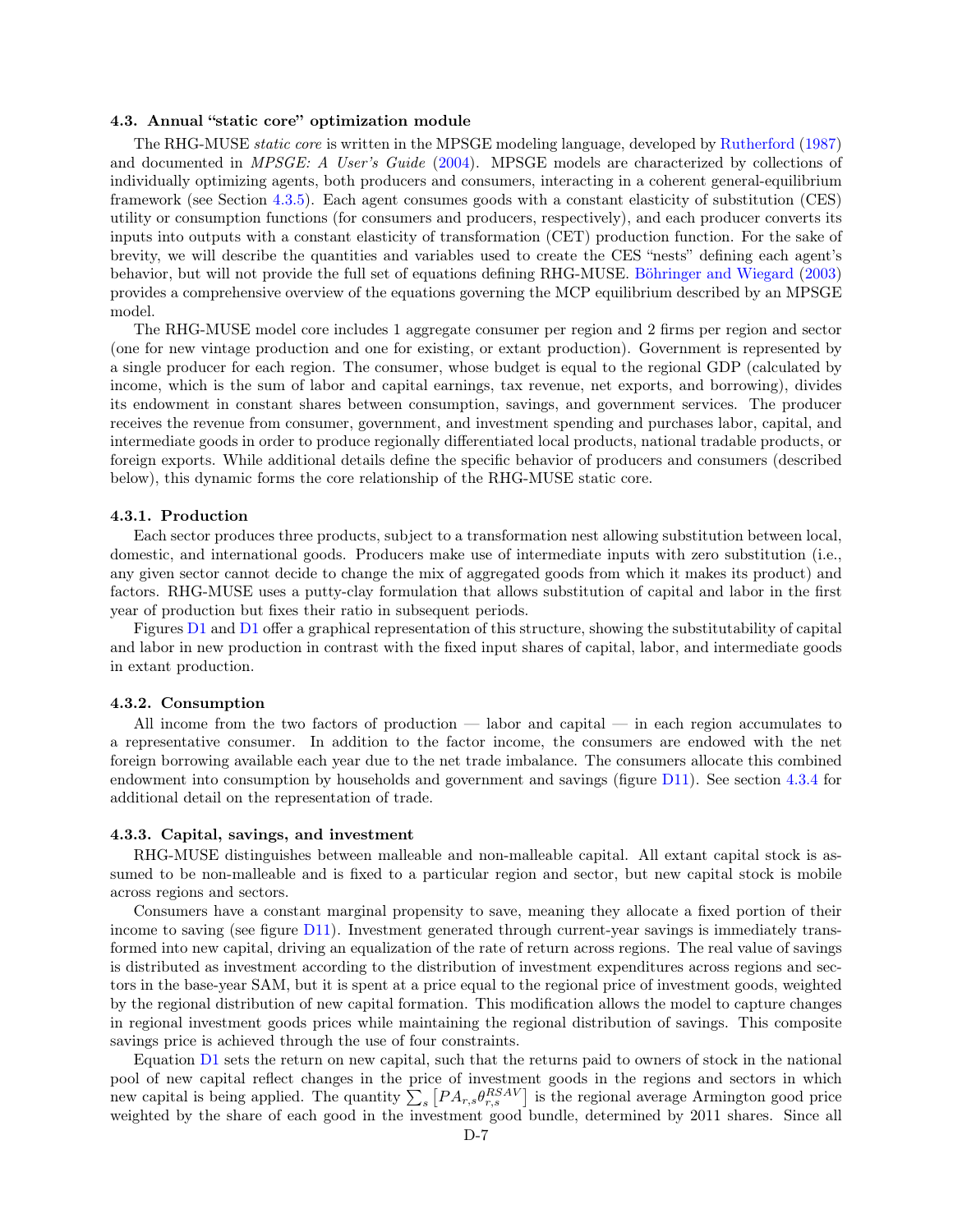<span id="page-7-0"></span>

Figure D1: Extant production restricts the use of capital, labor, and intermediate goods to remain in fixed proportion. The relationship between capital and labor in extant production, which is fixed within each year, is updated every year with the new capital-labor mix as new production ages.



Figure D2: New production allows price-sensitive substitution of capital and labor, while maintaining the balance between factors and intermediate inputs seen in the social accounts.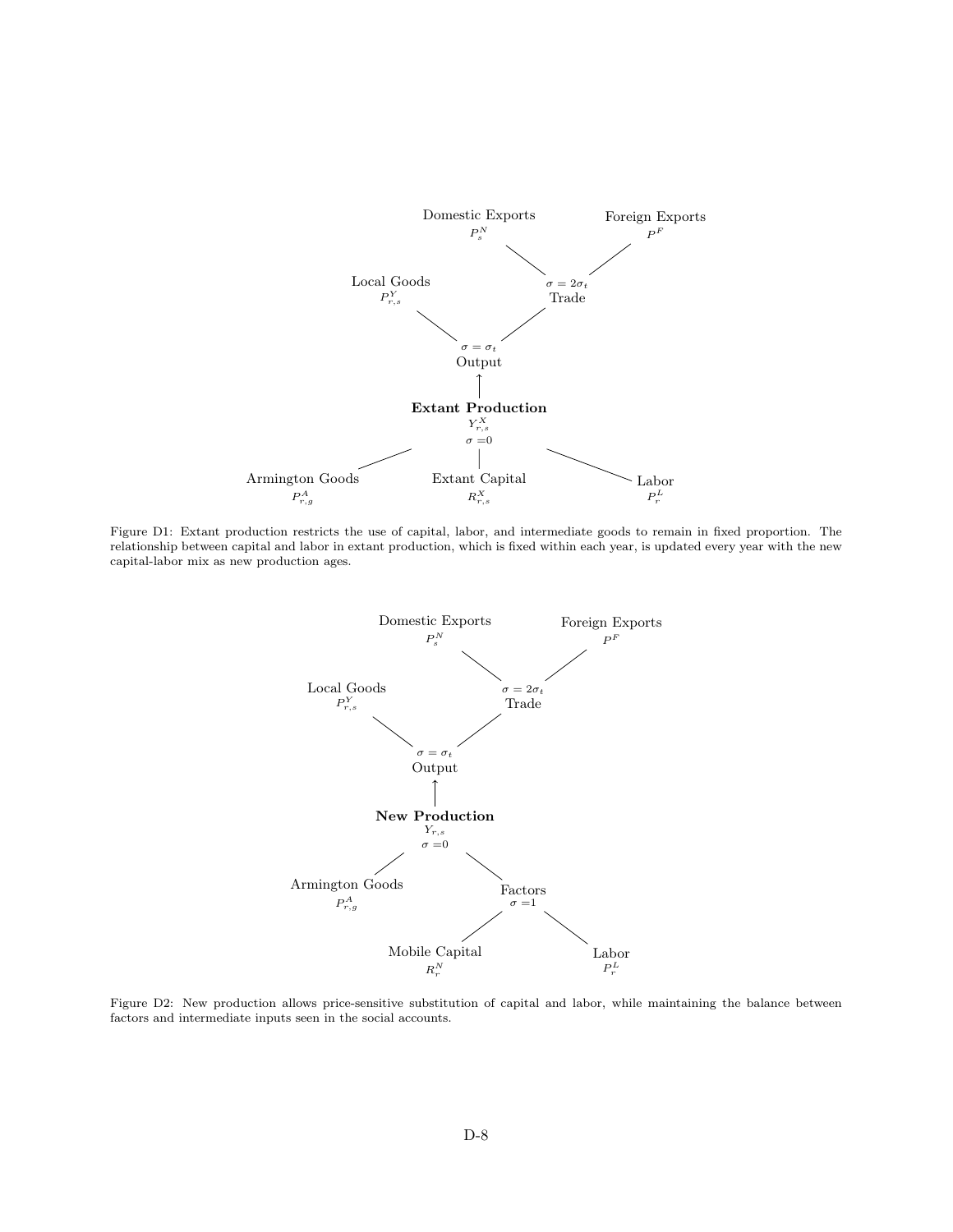

<span id="page-8-0"></span>Figure D3: Regional demand is split between household consumption, savings, and government services. Endowments are the sum of labor and capital earnings (which are adjusted to include tax earnings), and regional borrowing. Note the variable sign of the trade imbalance quantities; negative endowments represent a forced expenditure rather than income.



Figure D4: Armington trade assumes that imports are imperfect substitutes for local goods, and vice-versa. Similar to the transformation nests that allow producers to substitute local sales for exports, the Armington aggregate nest allows consumers of goods (all of which consume the Armington good  $P_{r,s}^A$ ) to substitute between local and imported goods. Because these are treated as imperfect substitutes, a loss of productivity or utility will accrue to the producer or consumer, respectively, that substitutes away from their 2011 mix.

prices are indexed to 1 in 2011, this sets the effective return,  $\hat{R}^K$ , to be directly proportional to the rate of return in each region and inversely proportional to the change in the weighted average goods price in the regions and sectors where investments are made.

Equation [D2](#page-9-2) provides a similar function for the savings market, such that the price of savings  $PS$  is proportional to the regional average cost of investment goods weighted by the goods used in investment,  $\sum_s [PA_{r,s}\theta_{r,s}^{RSAV}]$ , averaged over all regions weighted by the regional distribution of investment,  $I_r$ .

Equation [D3](#page-9-3) assigns the value of  $\Theta_r^S$ , an accounting variable that measures a region's share of national savings in a given year.

Finally, equation  $\overline{D4}$  $\overline{D4}$  $\overline{D4}$  makes a bookkeeping adjustment that balances the effects on regional GDP of having national savings and capital prices but local and sectoral differences in goods prices for investment or capital outlays, ensuring a closed economic system.

Capital earnings from new capital formation are returned to the owner of that capital through the savings price constraints and savings goods. This allows RHG-MUSE to track regional capital ownership separately from capital use as well as to allow changes in investment good prices in the region of capital use to affect returns in the region of ownership and to allocate returns accordingly. Earnings from extant capital are also distributed to the owner, but through an exchange market, such that ownership and use rates are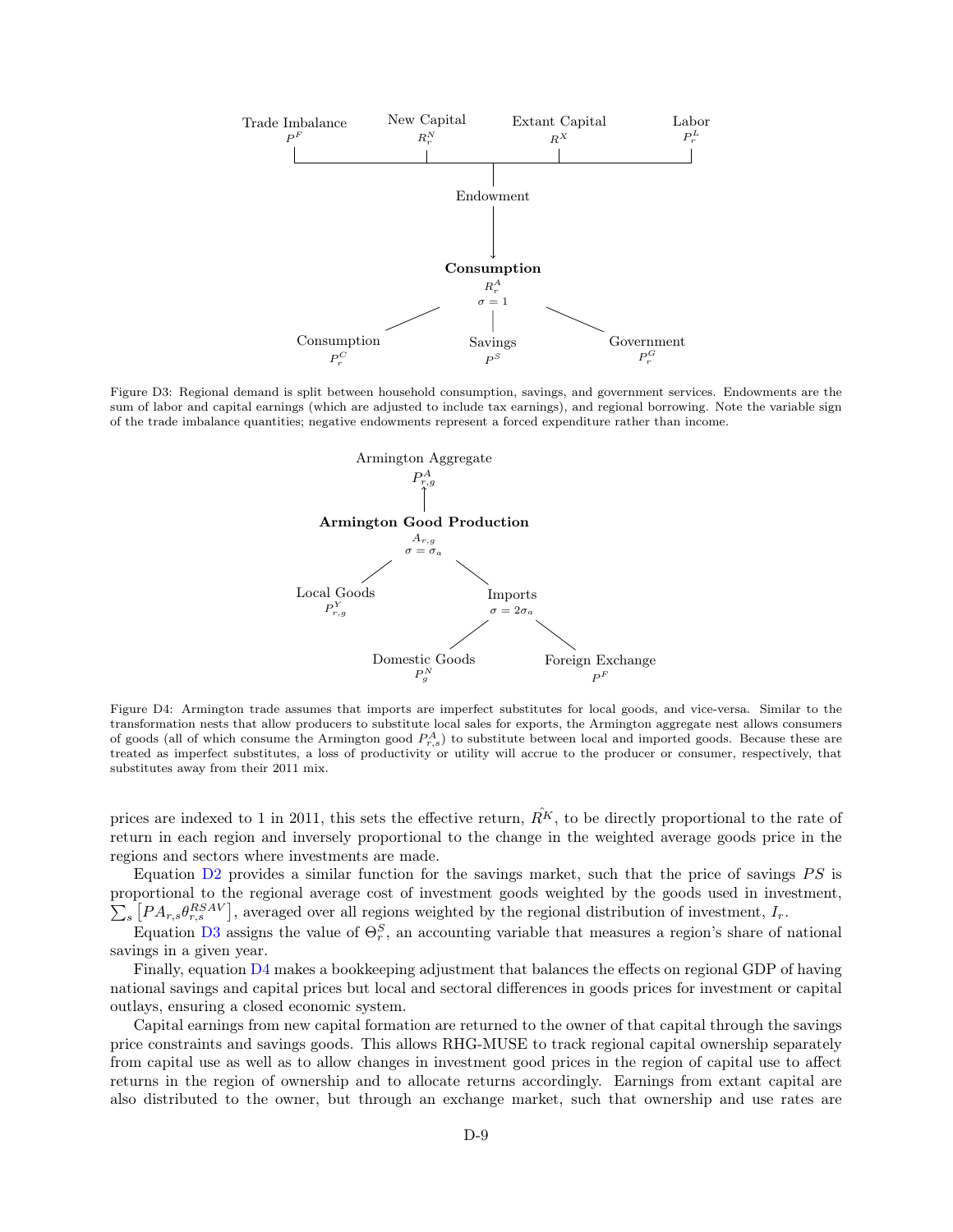

Figure D5: Government is modeled as a single regional producer that converts Armington aggregate goods into government services with a fixed efficiency based on 2011 government consumption estimates. The public services produced are a private good making up a fixed share of GDP.

<span id="page-9-4"></span><span id="page-9-3"></span><span id="page-9-2"></span><span id="page-9-1"></span>Figure D6: Real consumption is fixed as a share of regional GDP. Consumers have Cobb-Douglass utility functions, such that the share of consumption expenditures on any good is fixed to the 2011 consumption expenditure share.

$$
\text{Regional Extant Capital} \qquad \qquad \hat{R}^K \sum_{k \in s} \left[ P_{i,k}^A \theta_{i,k}^{RS} \right] = R_i^N \qquad \qquad \forall \, (i \in r) \qquad (D1)
$$

$$
\text{arket} \qquad \sum_{i \in r} \left[ \sum_{k \in s} \left[ P_{i,k}^A \theta_{i,k}^{RS} \right] I_i \right] = P^S \sum_{i \in r} [I_i] \tag{D2}
$$

$$
\Theta_i^S * \sum_{j \in r} \left[ \mu_i^S * RA_i \right] = \mu_i^S * RA_i \qquad \forall (i \in r) \tag{D3}
$$

Capital Exchange Volume  $R^E$ 

Extant Capital M K  $\sigma = 0$ 

$$
\hat{I}_i P^S = r^0 \left[ \Theta_i^S \sum_{j \in r} \left[ R_j^N I_j \right] - R_i^N I_i \right] + I_i \sum_{k \in s} \left[ P_{i,k}^A \theta_{i,k}^{RS} - P^S \right] \quad \forall \, (i \in r) \tag{D4}
$$

Figure D7: Savings, investment, and capital flows are governed by the behavior of a number of agents as well as by four constraints. Savings is a fixed share of regional GDP, and the money saved is distributed across regions as investment, which subsequently becomes new capital, such that the rate of return is equalized across regions. Existing capital held by regional agents is used in fixed quantities by region and sector. Allocations are determined by the usage of new capital in the year of investment, with a fixed proportion of capital depreciating each year, and returns are generated through a homogeneous stock market.

<span id="page-9-0"></span>differentiated by region but rates of return equalize.

#### 4.3.4. Trade

Commodities produced by the 9 sectors are modeled as nested Armington goods, in which local, domestic, and international goods are assumed to be imperfect substitutes for one another [\(Armington,](#page-16-24) [1969\)](#page-16-24). Each region's international trade deficit is assumed to be fixed at base year (2011) nominal levels. All regional consumption of goods is a composite of local production, domestic trade from other regions and foreign goods (see figure [D4\)](#page-8-0) and all regional production is output to a mix of local, domestic, and international markets (see figures  $D1$  and  $D2$ ).

Net foreign borrowing is fixed nominally in RHG-MUSE, meaning that as the economy grows the deficit will shrink as a share of GDP. This is consistent with the representation of national deficits in many recursivedynamic CGE models, and satisfies the theoretical principle that a large deficit is unsustainable in the long run. However, the United States, in addition to many other countries, has maintained a deficit representing a relatively stable share of GDP over multiple decades. This would indicate that modeling net foreign borrowing as a constant share of GDP might be more realistic. In the version of RHG-MUSE used in the American Climate Prospectus we chose to use the former; that is, to fix regional borrowing at 2011 nominal levels regardless of GDP changes for two reasons. Firstly, RHG-MUSE is not forward-looking, and currently there is no penalty for increased borrowing; therefore, representing foreign borrowing as a fixed share of GDP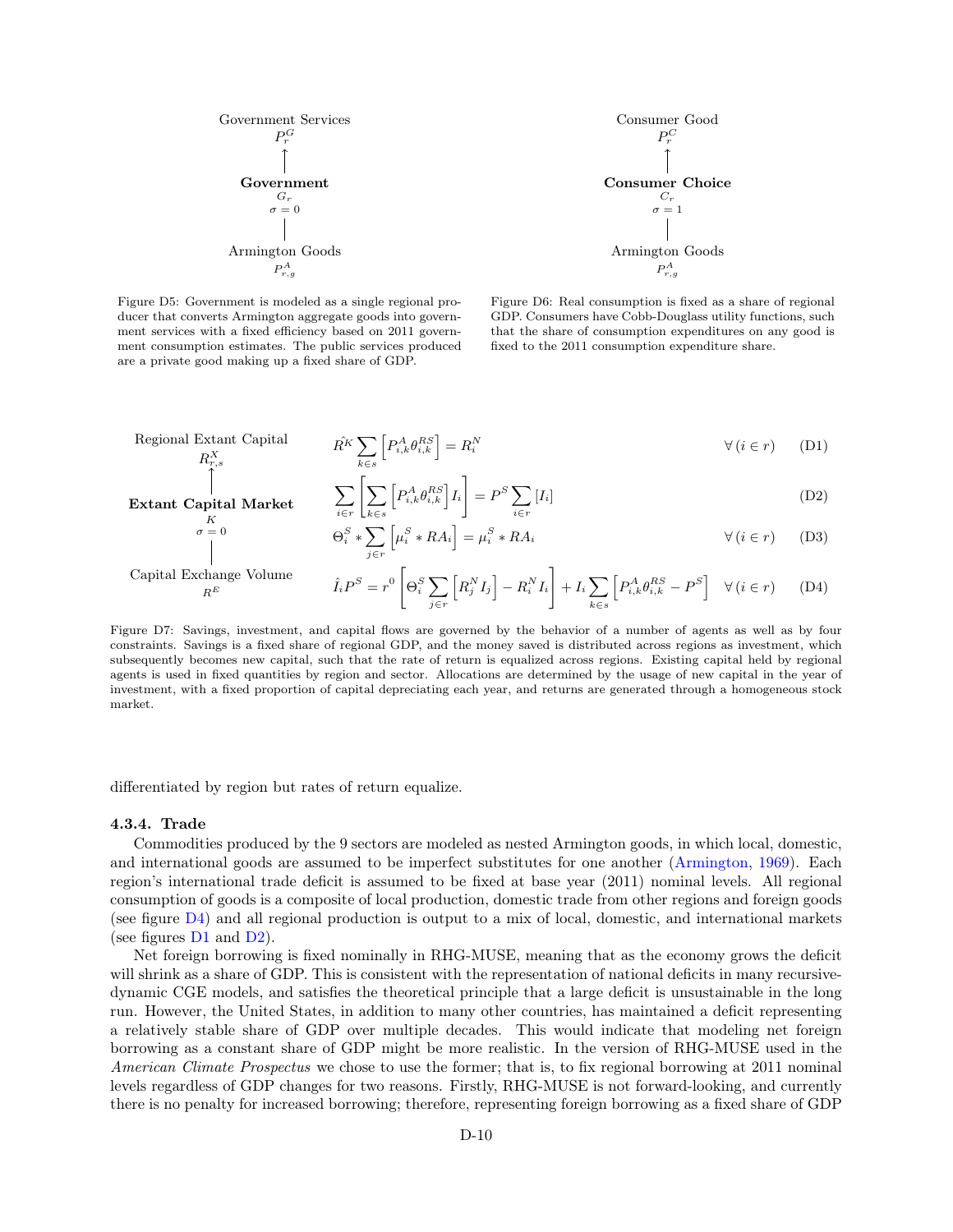enables an unrealistic positive feedback to borrowing. Secondly, when the foreign borrowing rate is fixed to GDP, damages to GDP from climate change (or elsewhere) are magnified through reduced borrowing. This may have a realistic interpretation, as global damages from climate change could tighten international lending markets, leading to a reduction in US borrowing from the counter-factual "no-impact" baseline. This effect is, however, highly uncertain and we have chosen to model fixed nominal borrowing as a more conservative estimate of macroeconomic damages. We encourage further research in this area so that future work may attempt to quantify the impact of climate damages on currency and lending markets.

#### <span id="page-10-0"></span>4.3.5. Yearly static core optimization

Every year, the static core's calibration data is updated using the updating equations (described in section [4.4\)](#page-11-0) and is then resolved for the state of the economy and any impacts occurring in that year. This recursivedynamic framework mimics an agent behaving optimally for current conditions but not preparing for events occurring in future model periods directly. Forward-looking behavior is simulated, to the extent that it exists today, in the preferences expressed in the current IMPLAN data. For example, while savings would be an irrational behavior in a purely myopic world, agents in RHG-MUSE do exhibit a constant marginal propensity to save, as current regional savings rates are preserved throughout the model horizon.

While the *updating equations* are a set of assignment statements using data from one year to determine values in the next, the static core is an optimization problem in which each region's representative agent maximizes its own utility subject to a budget of endowed goods (in RHG-MUSE, this budget stems from labor earnings, returns on owned capital, and foreign borrowing). Mathematically, the single-year optimization problem takes the form of a "mixed complementarity problem" (MCP), which is defined by a set of inequalities that, when solved, provide by definition the solution to the set of optimization problems for all regions simultaneously. The preferences and technologies in the RHG-MUSE *static core* are expressed through nested CES utility/consumption functions and CET production functions which are related by three fundamental equilibrium conditions:

• Zero profit condition

Producers must have zero economic profits after all payments to intermediate producers, owners of factors such as capital and labor, outlays for investment and savings, and any other expenses. In effect, this constraint means that producers cannot waste revenue.

• Market clearance condition

The total endowment by consumers plus the total production by producers of all goods and services must equal the total consumption of each good by both consumers and producers. In effect, this constraint means that all goods must have an equal number of sources and sinks.

• Consumer budget condition

Consumers may not spend more than that with which they are endowed. Endowments may include labor income, capital earnings, and borrowing, and expenditures include private and government consumption and savings. In effect, this constraint means that consumers cannot spend money to which they do not have access.

In RHG-MUSE, we make no theoretical exceptions to the above statements in the form of imperfect competition or inter-temporal constraints. We do however, allow some markets to have demand fall short of supply. In this case, the price for the associated good will be zero, and the market will still clear.

It is important to note that this is not a single agent model. Single agent models are frequently employed in energy and climate policy analysis in order to determine a utility-maximizing policy for the entire country or planet. Such models have a single objective function that optimizes utility for the entire system. For example, the [Nordhaus](#page-16-25) [\(1994\)](#page-16-25) models DICE and RICE use population-weighted discounted utility of regional percapita consumption. Measures are usually taken to ensure that inequality is not too greatly exacerbated (the DICE/RICE maximand employs a diminishing marginal utility of consumption), but in principle increases in inequality could be found to be "optimal" if the net global utility payoff were positive, regardless of the distributional consequences.

Instead, the optimization carried out in the RHG-MUSE static core is structured such that each of the regional consumer and producer agents are individually optimizing. This is a property of the MCP equilibrium employed by the MPSGE language — the solution to the set of conditions detailed in the model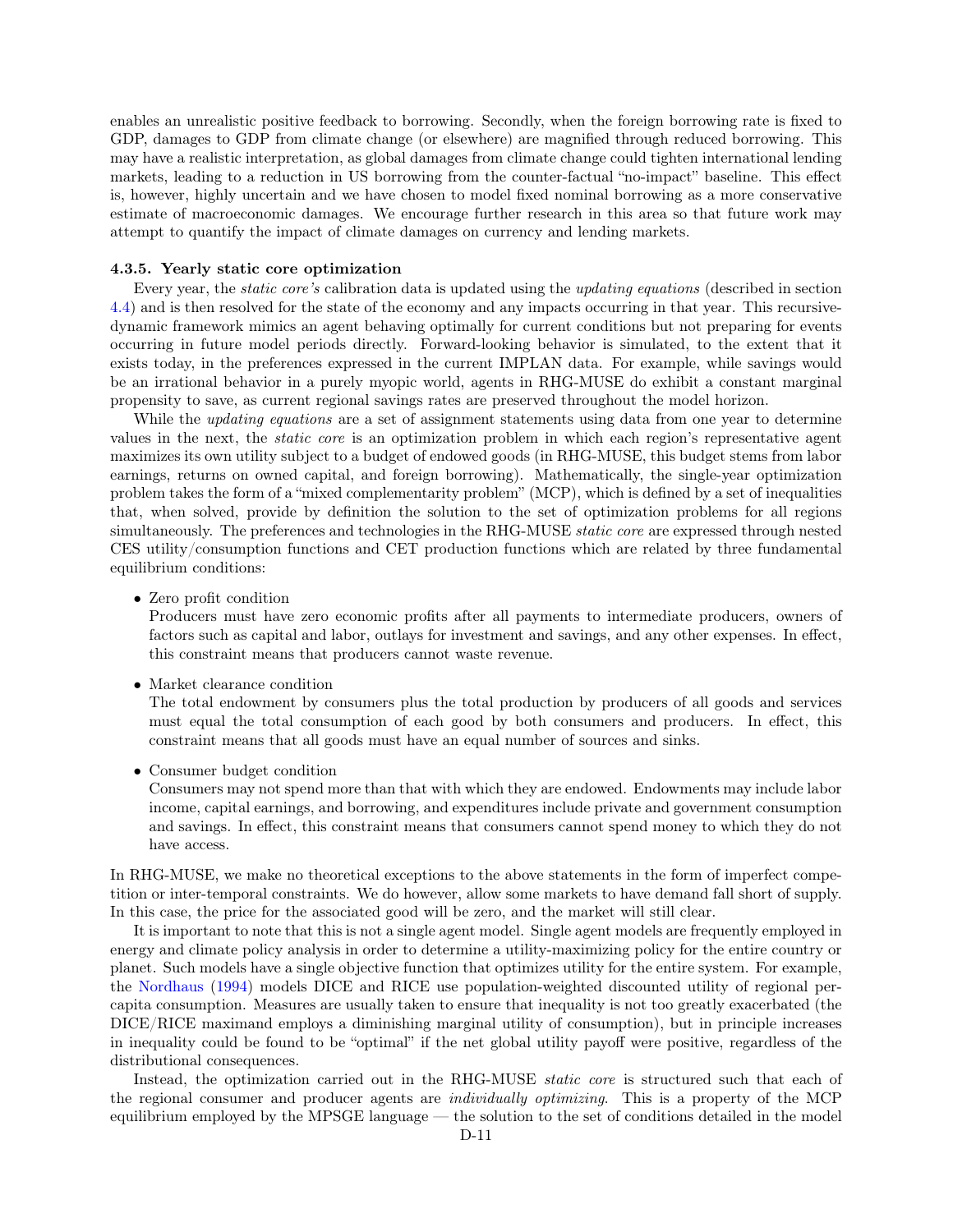by definition maximizes the utility of each agent described in the nests in sections [4.3.1](#page-6-0) to [4.3.4.](#page-9-0) Therefore, any increases in inequality observed in the model outputs may only have come from changes in the calibrating data (e.g. population, capital ownership rates), from economic forces beyond the agent's control (prices) or from climate impacts, and the optimal solution each year will be at least as good for each agent, known as a Pareto improvement, relative to the initial conditions before the optimization took place.

Of course, while RHG-MUSE in its current form does enable the examination of changes in inter-regional inequality, it cannot be used to study changes in intra-regional inequality, such as differential impacts on various income or age groups. This topic is explored conceptually in Chapter 15, and further study in this area would be useful in elucidating the distributional consequences that impacts from climate change may have.

## <span id="page-11-0"></span>4.4. RHG-MUSE dynamics

The static core of RHG-MUSE is based on 2011 data and could be run as a single year model. If climate impacts were to be applied directly to the static core, this would enable a "comparative statics" study, in which the economy of 2011 is tested in a counterfactual climate setting. The dynamic updating equations presented in this section modify the base data each year as a function of the outputs of the previous year's optimization as well as a small number of external inputs. This structure defines a no-impact "baseline," to which climate change scenarios are compared. Note that the baseline scenario is not truly without the influence of climate, but simply with the same influence that the climate had on the economy in 2011.

#### <span id="page-11-1"></span>4.4.1. Population growth and the labor supply

The population in each region is assumed to grow at the United States average growth rate as projected by the United Nations [\(UN Population Division,](#page-16-26) [2012;](#page-16-26) [Raftery and Heilig.,](#page-16-27) [2012\)](#page-16-27). Age cohorts maintain their share of the state population, and the change in the labor supply is equal to the change in the number of people between the ages of 15 and 64, inclusive. Migration of labor between regions is not allowed. This population model was used not because of its likelihood but because it preserves the regional and sectoral balance used to calibrate the model, enabling a faithful comparison to the economy of today. In reality, the population will likely shift toward urban centers and coastal areas. Migration will likely also play a role in the way that Americans respond to climate change, but the empirical work quantifying these changes was deemed not yet sufficient to be relied on by this report; furthermore, costs associated with large-scale migration are even more difficult to quantify. It is unclear whether the adaptive benefit from increased domestic and international migration would be larger than the increased costs.

#### 4.4.2. Capital stock model

Capital stock changes are driven by a vintaged capital growth model. In 2011, the earnings from extant capital equal the IMPLAN capital earnings times the initial extant capital share,  $\theta^X$ . In subsequent years, the endowment of earnings from the extant capital exchange (in real terms),  $k_r^{EX}$ , equals the value of investment in that year, plus the remaining earnings from the year before, depreciated by the annual depreciation rate δ. Each year, y, the existing capital stock and new capital stock use in each sector and region is depreciated and becomes the extant capital stock for that sector and region for the next year. Each region's share of national earnings from new capital stock are returned to the regional agents according to their share of national investment,  $\Theta_r^S$ :

$$
k_{i,t}^{EX} = \begin{cases} k_i^{EO} \theta^X & t = 2011\\ (1 - \delta)(k_{i,t}^{EX} + \Theta_i^S \sum_{j \in r} \left[ \sum_{k \in s} \left[ U_{j,k}^{KN} \right] \right] & t > 2011 \end{cases} \quad \forall \ i \in r, t \in y
$$
 (D5)

Each year, after the static core optimization, capital endowments are updated to equal the total previous year's capital stock, depreciated by the annual depreciation rate δ.

Capital and labor cannot be substituted for one another in the extant production block (see section [4.3.1\)](#page-6-0), but the ratio of their use in that block is updated over time. In 2011, the ratio of capital to labor in each region and sector is determined by the 2011 IMPLAN data. In subsequent periods, the optimal capital to labor ratio used in the new production block updates this ratio in proportion to the relative size of the new and extant capital stocks: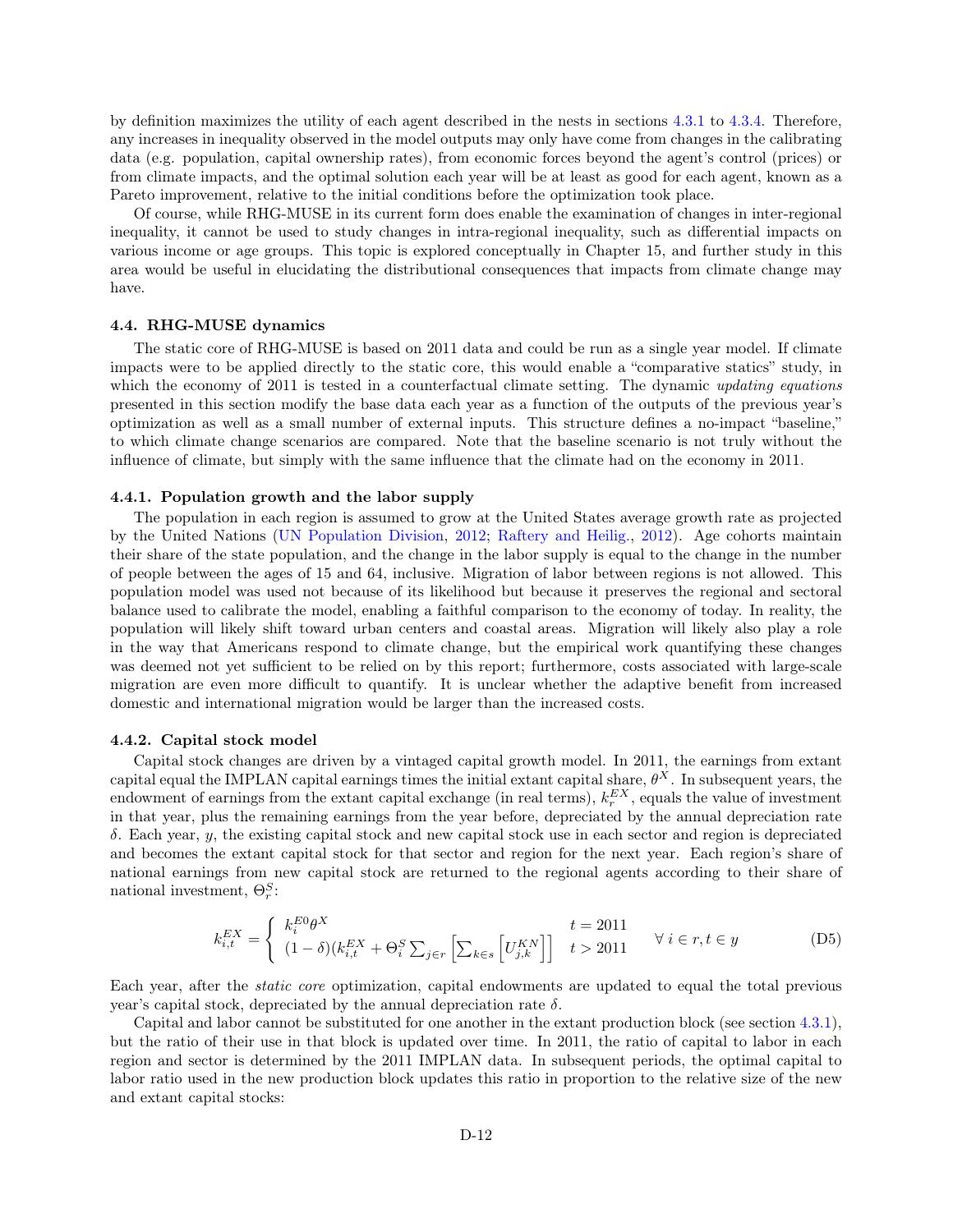$$
l_{i,k,t}^X = \frac{l_{i,k,t-1}^X * Y_{i,k,t-1}^X + \gamma^L U_{r,s}^{LN}}{Y_{r,s}^X + Y_{r,s}^N} \quad \forall \ i \in r, k \in s, t \in y
$$
 (D6)

$$
k_{i,k,t}^X = \frac{k_{i,k,t-1}^X * Y_{i,k,t-1}^X + U_{r,s}^{KN}}{Y_{r,s}^X + Y_{r,s}^N} \quad \forall \ i \in r, k \in s, t \in y
$$
 (D7)

# <span id="page-12-1"></span>4.4.3. Technological change and economic adaptation

Productivity changes through annual increases in labor productivity:

$$
\gamma_t^L = \begin{cases} 1 & y = 2011 \\ \left(1 + r^L\right)\gamma_{t-1}^L & y > 2011 \end{cases} \quad \forall \ t \in y \tag{D8}
$$

<span id="page-12-0"></span>Changes in technology are applied to the production block as a decrease in the labor required to produce a given amount of output. To account for the rebound effect, the inverse of the productivity change is applied to the initial observed labor price for the new producer (reference prices have no effect for Leontief producers in MPSGE). Both of these then influence the production possibility curve, and thus the optimal behavior, of the producer in the optimization (see figure  $D8$ ).



Figure D8: The labor-capital share used in new production each year updates extant production in the next year according to the relative size of each sector. This mechanism captures both exogenous technology change (labor productivity growth) and endogenous economic adaptation (labor-capital rebalancing). q: values signify the index used to scale the variable's quantity; p: values give the reference price used to scale the price observed by that producer.

#### 4.5. Integrating climate impacts in RHG-MUSE

Of the impacts quantified in the macroeconomic model, agriculture, labor, and energy costs and benefits as well as coastal storm-related business interruption are applied directly to the static core. Mortality and sea-level related coastal damages affect the stocks of labor and capital, respectively, and are applied in the updating equations.

#### 4.5.1. Agriculture

Changes in agricultural productivity are implemented through changes in output productivity of the agriculture sector. Specifically, the reference quantity produced is changed by the agricultural productivity impact  $I_r^A$  times the regional share of the agriculture sector made up by maize, wheat, oilseeds, and cotton,  $\theta_r^A$ , and the rebound effect is accounted for through inverse changes in the observed producer price (see figure [D9\)](#page-13-0).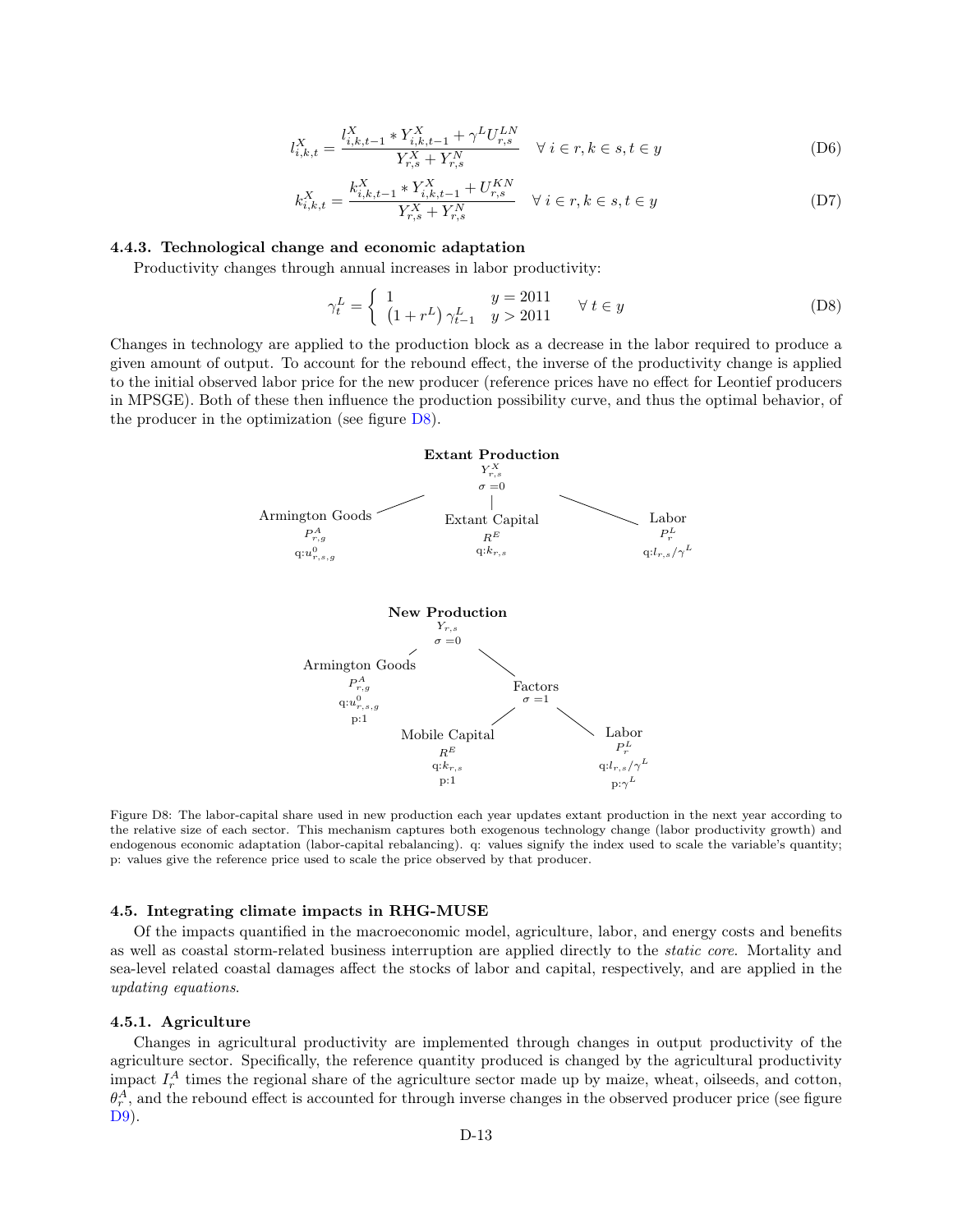<span id="page-13-0"></span>

Figure D9: Agricultural productivity impacts affect both new and extant production identically. Sector output may be sold in local, domestic, and foreign exchange markets, and the productivity of this transformation nest is moderated by the agricultural productivity factor  $I_r^A$  times the share of total agriculture made up by impacted sectors,  $\theta_r^A$ . The rebound effect is accounted for by inverse changes in price. q: values signify the index used to scale the variable's quantity; p: values give the reference price used to scale the price observed by that producer.

## 4.5.2. Labor

Labor productivity impacts are implemented as temporary reductions in labor productivity. The sectors affected by high- and low-risk labor impacts are given in table [D11.](#page-13-1) The "risk" of an industry corresponds to the portion of the industry's labor that is exposed to outdoor temperatures. The econometric impact functions described in Technical Appendix II have the same two-tiered structure, developed using data from comparable sector structures. The mechanism for affecting labor productivity is identical to that used in baseline labor productivity growth, and accounts for the rebound effect in the same way (see section [4.4.3\)](#page-12-1), such that the final (climate-impacted) labor productivity  $\gamma_{r,s}^{L'}$  is defined:

$$
\gamma_{i,k}^{L'} = \gamma^L I_{i,k}^L \quad \forall i \in r, k \in s \tag{D9}
$$

where the impact  $I_{r,s}^L$  is the climate impact for the risk category corresponding to that sector.

<span id="page-13-1"></span>Table D11: High- and low-risk labor productivity impact sectors. Labor productivity impacts affects only the efficiency of labor use by these sectors, so more capital intensive industries, such as agriculture and real estate, are less vulnerable than labor-intensive industries, such as indoor and outdoor services.

| <b>High Risk</b>        | Low Risk        |
|-------------------------|-----------------|
| Agriculture             | Indoor Services |
| Transportation          | Real Estate     |
| <b>Outdoor Services</b> |                 |
| Infrastructure          |                 |
| Manufacturing           |                 |
| Mining                  |                 |
| Energy                  |                 |

#### 4.5.3. Energy

Changes in energy demand are effectively a change in the ability to profitably make use of energy (such as for heat in industrial processes or lighting in commercial buildings) or to derive utility from energy (such as in home heating). Consumers and businesses may substitute other goods for energy, but at some cost. As a result, in RHG-MUSE, changes in energy expenditures are implemented similarly to changes in labor productivity — they affect the ability of producers to create output or consumers to derive utility from a given amount of energy goods. Because demands for intermediate goods for producers are Leontief (CES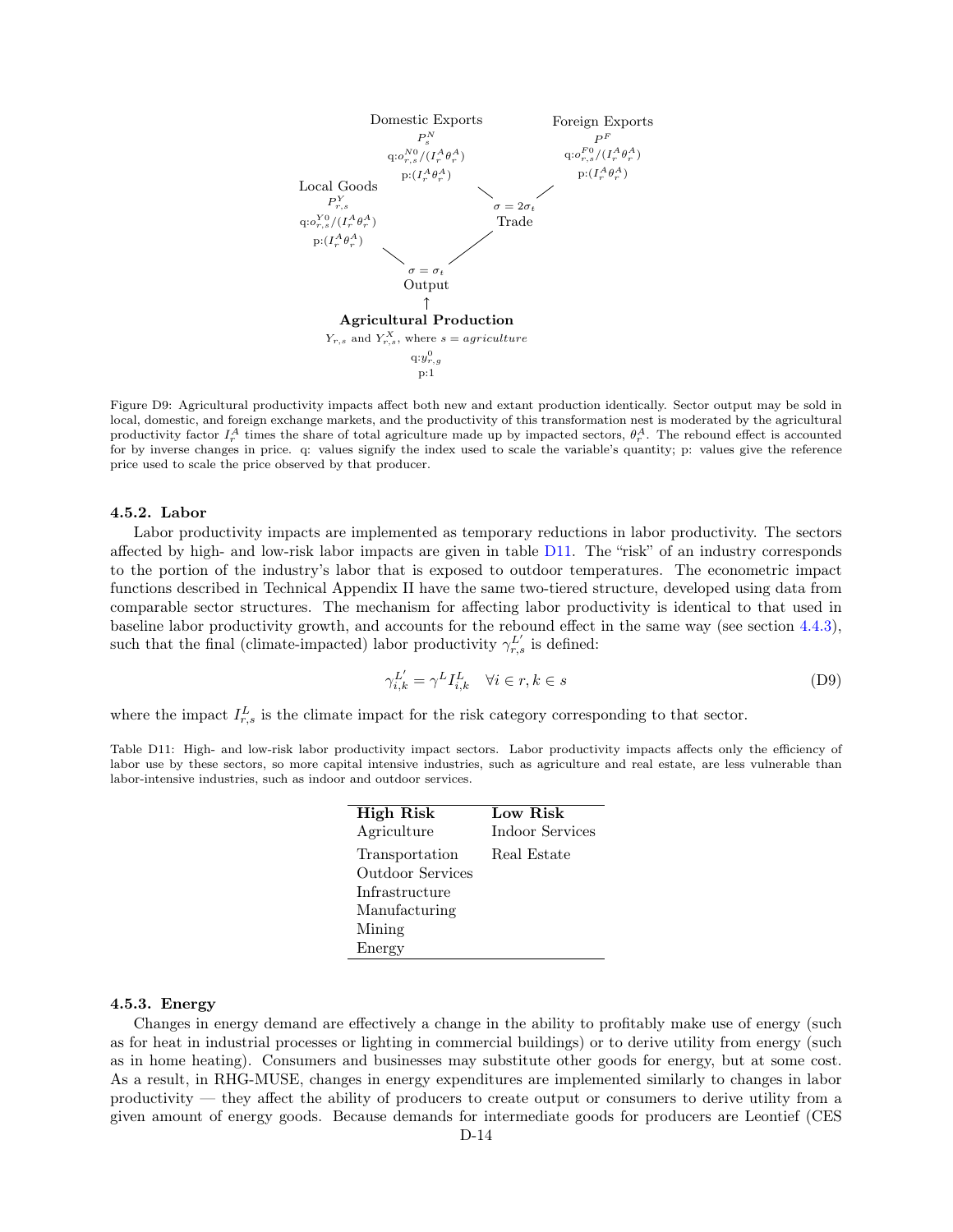<span id="page-14-0"></span>functions with an elasticity of 0), the index price is irrelevant in MPSGE; however, the rebound in consumer purchases is accounted for by an inverse change in prices (see figure [D10\)](#page-14-0).



Figure D10: Energy. q: values signify the index used to scale the variable's quantity; p: values give the reference price used to scale the price observed by that producer.

#### 4.5.4. Coastal impacts

The RMS North Atlantic Hurricane Model (see Technical Appendix III) simulates damages that would occur due to sea level rise and the hurricane patterns for each year and scenario given current property values. It is not a multi-year simulation. To avoid over-counting damages, we make two assumptions: firstly, in any given scenario, inundation damages are incremental, determined by the difference between projected inundation damages in the current year and the maximum previous inundation:

$$
I_{i,t}^{In'} = \begin{cases} 0 & t = 2011 \\ \max\left\{I_{i,t}^{In} - \max\left\{I_{i,2011}^{In}, \dots, I_{i,t-1}^{In}\right\}, 0\right\} & t > 2011 \end{cases} \quad \forall \ t \in y
$$
 (D10)

Secondly, we assume that property and business activity already inundated can no longer be damaged by coastal storms, effectively assuming that reinvestment in the region takes place away from the coast. Furthermore, we do not permanently reduce the productivity of reinvestments. This is conservative - historically large shares of damaged property is rebuilt in areas still exposed to coastal storm damage; additionally, many businesses and investments rely on proximity to coastlines and would incur costs or lose value if moved inland. We accomplish this reduction in storm damages,  $I_{r,y}^{St'}$ , and business interruption,  $I_{r,y}^{BI'}$ , by decreasing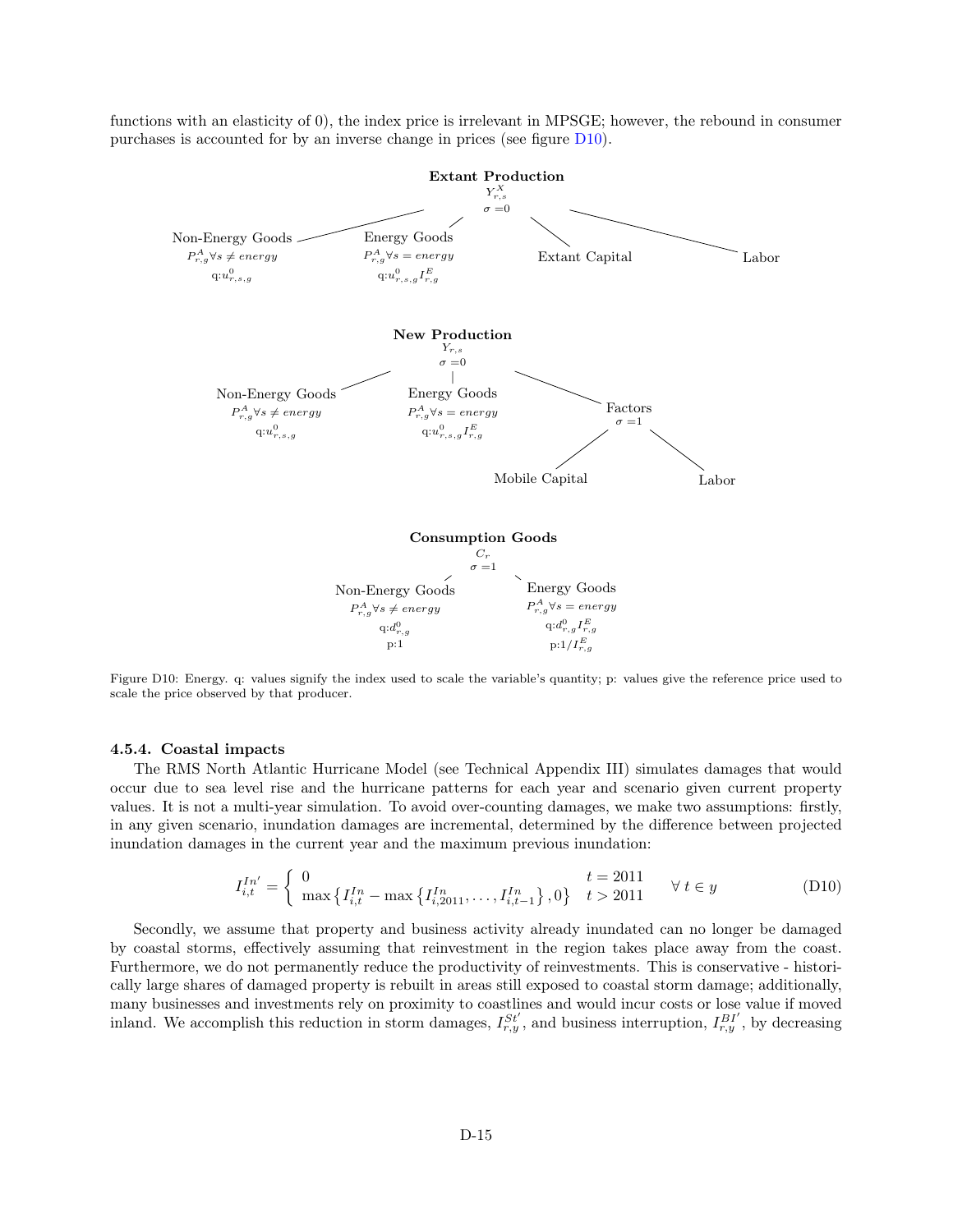the value of exposed property,  $e^{Tot}_{r}$  by the share of total state property that has been inundated:

$$
I_{i,t}^{St'} = \left[1 - \frac{I_{i,t}^{In'}}{e_i^{Tot}}\right] I_{i,t}^{St} \quad \forall \ i \in r, t \in y \tag{D11}
$$

$$
I_{i,t}^{BI'} = \left[1 - \frac{I_{i,t}^{In'}}{e_i^{Tot}}\right] I_{i,t}^{BI} \quad \forall \ i \in r, t \in y \tag{D12}
$$

Unlike agriculture, labor, and energy impacts, which solely affect the *static core* of RHG-MUSE, coastal impacts have an effect both on the static core and on the updating equations. Property lost due to local sea level (LSL) rise-driven inundation and damage due to tropical storms and Nor'easters affect the capital stock directly, while business interruption during and immediately following storms affects output productivity.

The mechanism for damaging output is identical to that used in agricultural impacts, with the exception that business interruption affects all sectors equally (see figure [D9\)](#page-13-0). When a portion of the business activity is reduced in a given year and region, the total output productivity for all sectors in that region is reduced, regardless of the destination market. This will change the balance of trade in the region, as local consumers demand more imported goods to replace the lost local output; similar compensating changes will also occur in other regions as they substitute away from goods imported from the damaged region. However, this effect will be offset somewhat by the rise in operating expenses for local firms and the resulting "rebound," which will drive a reduction in demand.

Capital damage from inundation and storms is represented as a premature depreciation of extant capital, occurring at the end of the year in which the damage occurs.

$$
k_{i,t}^{EX} = \begin{cases} k_i^{EO} \theta^X & t = 2011\\ (1 - \delta)(k_{i,t-1}^{EX} + \Theta_i^S \sum_{j \in r} \left[ \sum_{k \in s} \left[ U_{j,k}^{KN} \right] \right] & t > 2011 \end{cases} \quad \forall i \in r, t \in y
$$
 (D13)

#### 4.5.5. Mortality

Unlike the direct cost and benefit calculations described in section [2.3,](#page-1-1) which apply changes in the mortality rate to the current population, RHG-MUSE uses a population model to track mortality through time. The baseline projection is described in section [4.4.1.](#page-11-1) Changes in mortality (in persons, by age) accumulate over time, age every year, and are subtracted from the base population each year. The change in the labor force is calculated as the change in the 15 to 64 population.

$$
M_{i,q,t} = \begin{cases} 0 & t = 2011 \\ M_{i,q-1,t} + (p_{i,q,t} - M_{i,q-1,t}) * (I_{i,q,t}^M) & t > 2011 \end{cases} \forall i \in r, q \in a, t \in y
$$
 (D14)

$$
l_{i,t}^M = l_{i,t}^0 \left[ \frac{\sum_{q \in a} p_{i,q,t} - M_{i,q,t}}{\sum_{q \in a} p_{i,q,t}} \right]
$$
\n(D15)

<span id="page-15-0"></span>

Figure D11: Consumption. q: values signify the index used to scale the variable's quantity; p: values give the reference price used to scale the price observed by that producer.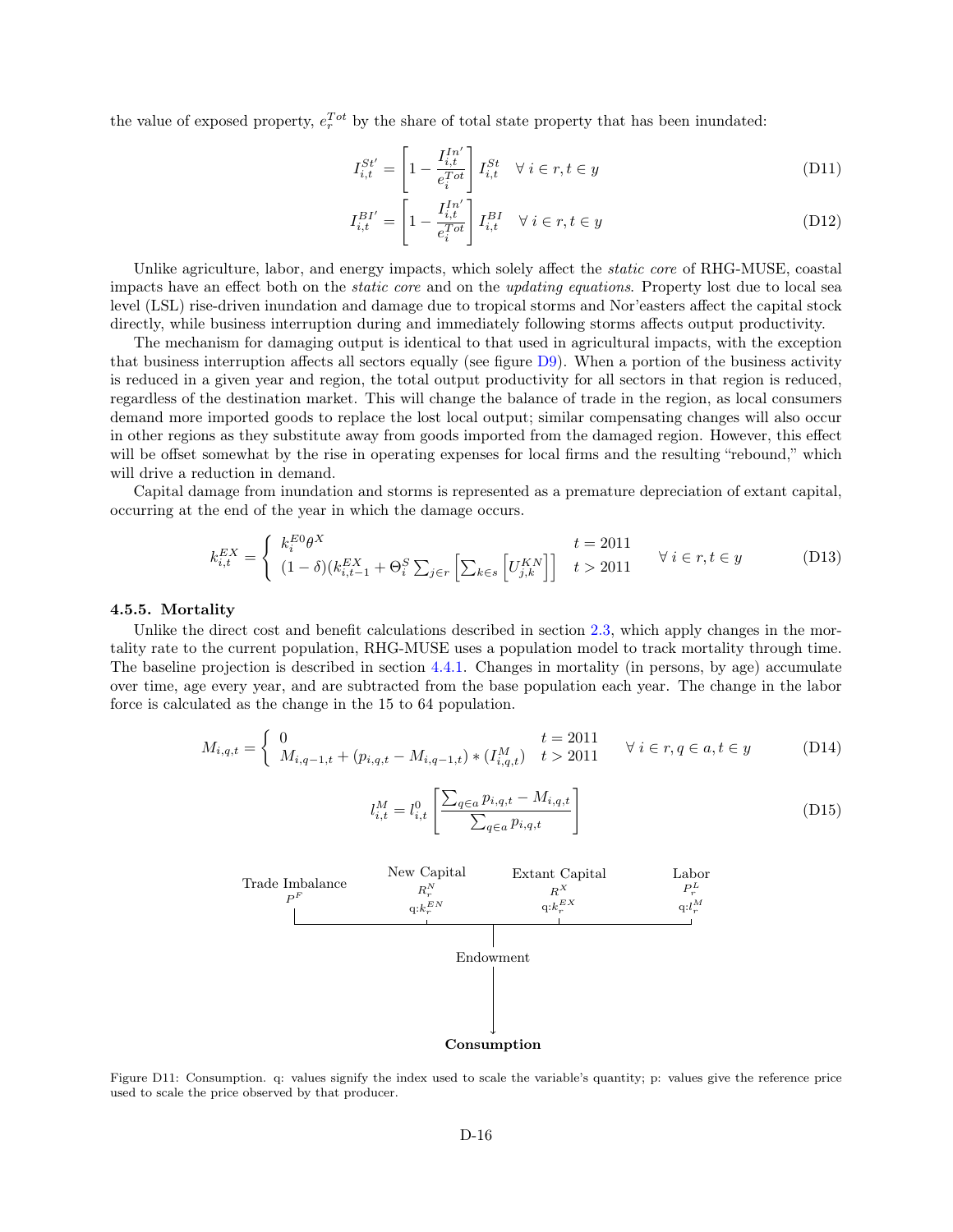# Bibliography

- <span id="page-16-11"></span>Abler, D., Fisher-Vanden, K., McDill, M., Ready, R., Shortle, J., Wing, I. S., Wilson, T., 2009. Economic Impacts of Projected Climate Change in Pennsylvania: Report to the Department of Environmental Protection. Environment & Natural Resources Institute.
- <span id="page-16-24"></span>Armington, P. S., 1969. A theory of demand for products distinguished by place of production. Tech. Rep. 1, International Monetary Fund.

URL <http://www.jstor.org/stable/3866403>

<span id="page-16-13"></span>Arrow, K., Debreu, G., jul 1954. Existence of an equilibrium for a competitive economy. Econometrica 22, 265–29.

- <span id="page-16-12"></span>Backus, G., Lowry, T., Warren, D., Ehlen, M., Klise, G., Malczynski, L., Reinert, R., Stamber, K., Tidwell, V., Zagonel, A., 2010. Assessing the near–term risk of climate uncertainty: Interdependencies among the u.s. states.
- <span id="page-16-4"></span>Barreca, A., Clay, K., Deschenes, O., Greenstone, M., Shapiro, J. S., 2013. Adapting to Climate Change: The Remarkable Decline in the US Temperature-Mortality Relationship over the 20th Century. Tech. Rep. NBER working paper No. 18692, National Bureau of Economic Research. URL <http://www.nber.org/papers/w18692>
- <span id="page-16-23"></span>Böhringer, Christoph, T. R., Wiegard, W., 2003. Computable general equilibrium analysis: Opening a black box. Tech. Rep. ZEW Discussion Paper No. 03-56, Zentrum für Europäische Wirtschaftsforschung GmbH.

URL <ftp://ftp.zew.de/pub/zew-docs/dp/dp0356.pdf>

- <span id="page-16-16"></span><span id="page-16-3"></span>Cass, D., 1965. Optimum growth in an aggregative model of capital accumulation. Review of Economic Studies 32, 233 – 240.
- Deschênes, O., Greenstone, M., 2011. Climate change, mortality, and adaptation: Evidence from annual fluctuations in weather in the US. American Economic Journal: Applied Economics 3, 152–185.
- <span id="page-16-19"></span>Dirkse, S. P., Ferris, M. C., 1995. The path solver: A non–monotone stabilization scheme for mixed complementarity problems. Optimization Methods and Software 5, 123–156.
- <span id="page-16-5"></span>Heaton, P., 2010. Hidden in plain sight: What cost-of-crime research can tell us about investing in police. Tech. rep., RAND. URL [http://www.rand.org/content/dam/rand/pubs/occasional\\_papers/2010/RAND\\_OP279.pdf](http://www.rand.org/content/dam/rand/pubs/occasional_papers/2010/RAND_OP279.pdf)
- <span id="page-16-2"></span>IMPLAN Group, 2011. 51 states totals package.

URL <https://implan.com/>

- <span id="page-16-10"></span>Jorgenson, D. W., Goettle, R. J., Hurd, B. H., Smith, J. B., 2004. U.S. Market Consequences of Global Climate Change. Pew Cent.
- <span id="page-16-17"></span>Koopmans, T. C., 1965. On the Concept of Optimal Economic Growth. Rand McNally, Chicago, pp. 225 – 287.
- <span id="page-16-22"></span>Markusen, J., Rutherford, T., 2004. MPSGE: a user's guide.
- <span id="page-16-25"></span>Nordhaus, W. D., 1994. Managing the Global Commons: The Economics of Climate Change. The MIT Press.
- <span id="page-16-27"></span>Raftery, A.E., N. L. H. v. P. G., Heilig., G., 2012. Bayesian probabilistic population projections for all countries. Proceedings of the National Academy of Sciences 109, 13915 – 13921, 10.1073/pnas.1211452109.
- <span id="page-16-15"></span>Ramsey, F. P., 1928. A mathematical theory of saving. Economic Journal 38, 543 – 559.
- <span id="page-16-21"></span>Rausch, Sebastian, T. F. R., 2008. Tools for building national economic models using state-level implan social accounts. URL <http://www.mpsge.org/IMPLAN2006inGAMS/IMPLAN2006inGAMS.pdf>
- <span id="page-16-18"></span>Rutherford, T., 1987. A modeling system for applied general equilibrium analysis. Tech. Rep. Cowles Foundation Discussion Paper 836, Cowles Foundation for Research in Economics at Yale University.
- URL <http://dido.econ.yale.edu/P/cd/d08a/d0836.pdf>

<span id="page-16-20"></span>Rutherford, T., 2004. Tools for building national economic models using state-level IMPLAN social accounts. URL <http://www.mpsge.org/implan98.htm>

- <span id="page-16-14"></span>Tol, R. S. J., 2008. The economic impact of climate change.
- URL <http://www.econstor.eu/bitstream/10419/50039/1/584378270.pdf>
- <span id="page-16-26"></span>UN Population Division, 2012. World population prospects: The 2012 revision. [http://esa.un.org/unpd/wpp/Excel-Data/](http://esa.un.org/unpd/wpp/Excel-Data/EXCEL_FILES/1_Population/WPP2012_POP_F01_1_TOTAL_POPULATION_BOTH_SEXES.XLS) [EXCEL\\_FILES/1\\_Population/WPP2012\\_POP\\_F01\\_1\\_TOTAL\\_POPULATION\\_BOTH\\_SEXES.XLS](http://esa.un.org/unpd/wpp/Excel-Data/EXCEL_FILES/1_Population/WPP2012_POP_F01_1_TOTAL_POPULATION_BOTH_SEXES.XLS).
- <span id="page-16-0"></span>US Bureau of Economic Analysis, 2014a. GDP by industry / VA, GO, II, EMP (1997–2013, 69 industries).

URL [http://www.bea.gov/industry/xls/GDPbyInd\\_VA\\_NAICS\\_1997-2013.xlsx](http://www.bea.gov/industry/xls/GDPbyInd_VA_NAICS_1997-2013.xlsx)

- <span id="page-16-1"></span>US Bureau of Economic Analysis, 2014b. State GDP for all industries and regions, 2008–2013). URL [http://www.bea.gov/iTable/iTableHtml.cfm?reqid=70&step=10&isuri=1&7003=200&7035=-1&7004=NAICS&7005=1%](http://www.bea.gov/iTable/iTableHtml.cfm?reqid=70&step=10&isuri=1&7003=200&7035=-1&7004=NAICS&7005=1%2C2%2C3&7006=XX&7036=-1&7001=1200&7002=1&7090=70&7007=2012%2C2011&7093=Levels#.U-VlmZPLS64.email) [2C2%2C3&7006=XX&7036=-1&7001=1200&7002=1&7090=70&7007=2012%2C2011&7093=Levels#.U-VlmZPLS64.email](http://www.bea.gov/iTable/iTableHtml.cfm?reqid=70&step=10&isuri=1&7003=200&7035=-1&7004=NAICS&7005=1%2C2%2C3&7006=XX&7036=-1&7001=1200&7002=1&7090=70&7007=2012%2C2011&7093=Levels#.U-VlmZPLS64.email)
- <span id="page-16-7"></span>US Energy Information Administration, 2009. The national energy modeling system: An overview. Tech. Rep. DOE/EIA-0581(2009).
- URL <http://www.eia.gov/oiaf/aeo/overview/index.html>
- <span id="page-16-8"></span>US Energy Information Administration, 2013. Annual Energy Outlook 2013. US DOE/EIA.

URL <http://www.eia.gov/oiaf/aeo/overview/index.html>

- <span id="page-16-6"></span>U.S. Federal Bureau of Investigation, 2012. Crime in the united states.
- URL <http://m.fbi.gov/#http://www.fbi.gov/about-us/cjis/ucr/ucr-publications#Crime>
- <span id="page-16-9"></span>Yang, Z., Eckaus, R. S., Ellerman, A. D., Jacoby, H. D., may 1996. The MIT emissions prediction and policy analysis (EPPA) model. Tech. Rep. 6, MIT Joint Program on the Science and Policy of Global Change.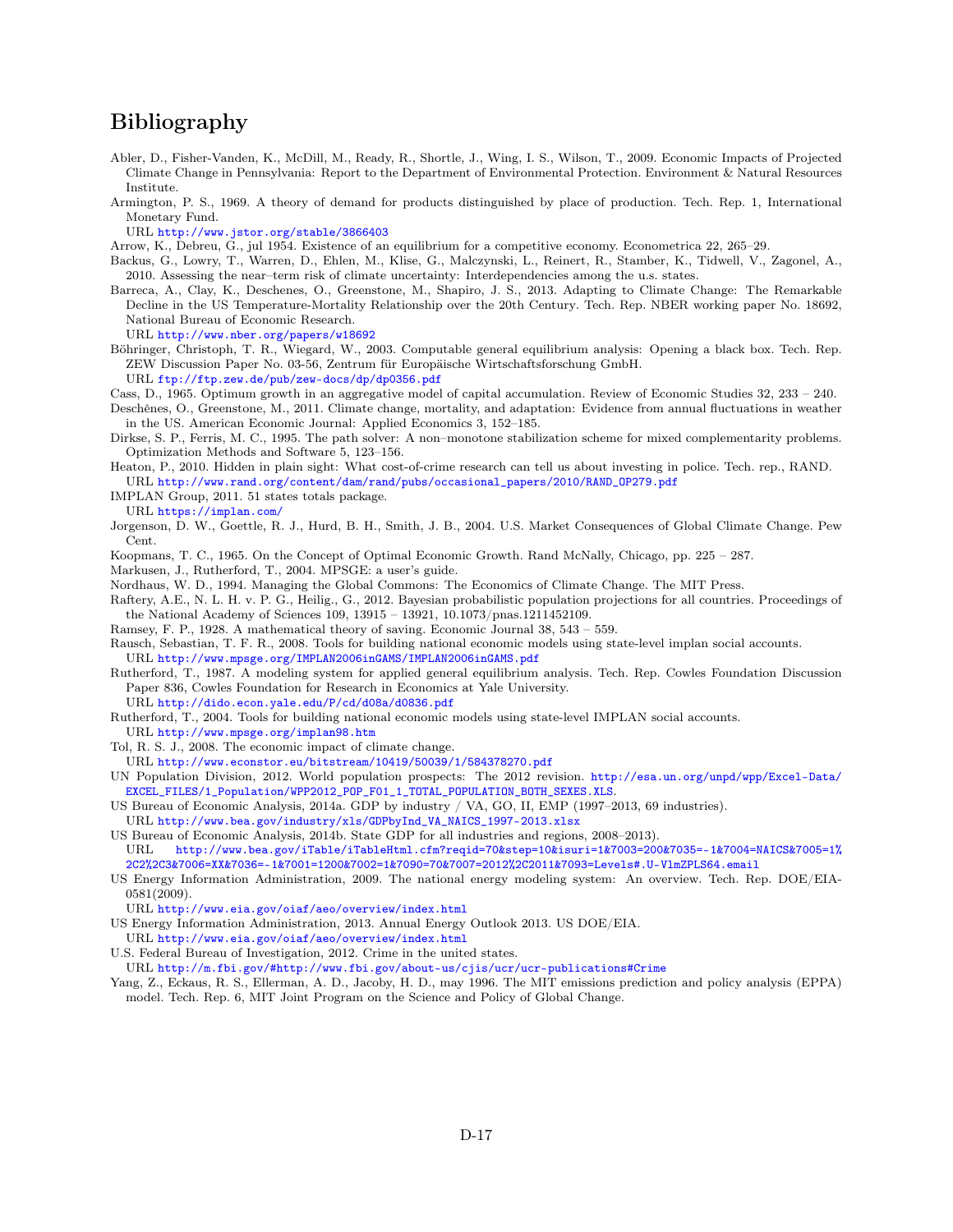# 5. Supplemental Tables

| Physical Impact    | Age Cohort          | Cohort Deaths | Cohort Population |
|--------------------|---------------------|---------------|-------------------|
| $0 \text{ to } 1$  | $0 \text{ to } 1$   | 332,697       | 47,830,261        |
| $1 \text{ to } 44$ | $1 \text{ to } 4$   | 57,529        | 189,286,073       |
|                    | $5 \text{ to } 9$   | 34,262        | 239,385,956       |
|                    | $10 \text{ to } 14$ | 44,258        | 250,939,740       |
|                    | $15 \text{ to } 19$ | 157,564       | 255,076,636       |
|                    | $20 \text{ to } 24$ | 231,954       | 246,218,551       |
|                    | 25 to 34            | 501,208       | 477,763,701       |
|                    | 35 to 44            | 1,005,193     | 522, 168, 558     |
| 45 to 64           | 45 to 54            | 2,118,807     | 500,140,370       |
|                    | 55 to 64            | 3,258,625     | 358,921,022       |
| $65+$              | 65 to 74            | 4,948,370     | 231,986,715       |
|                    | 75 to 84            | 8,109,495     | 154,248,308       |
|                    | $85+$               | 8,372,695     | 56,742,313        |

<span id="page-17-0"></span>Table D12: Data used in extrapolating from "physical impact" bins to single years of age used in CGE model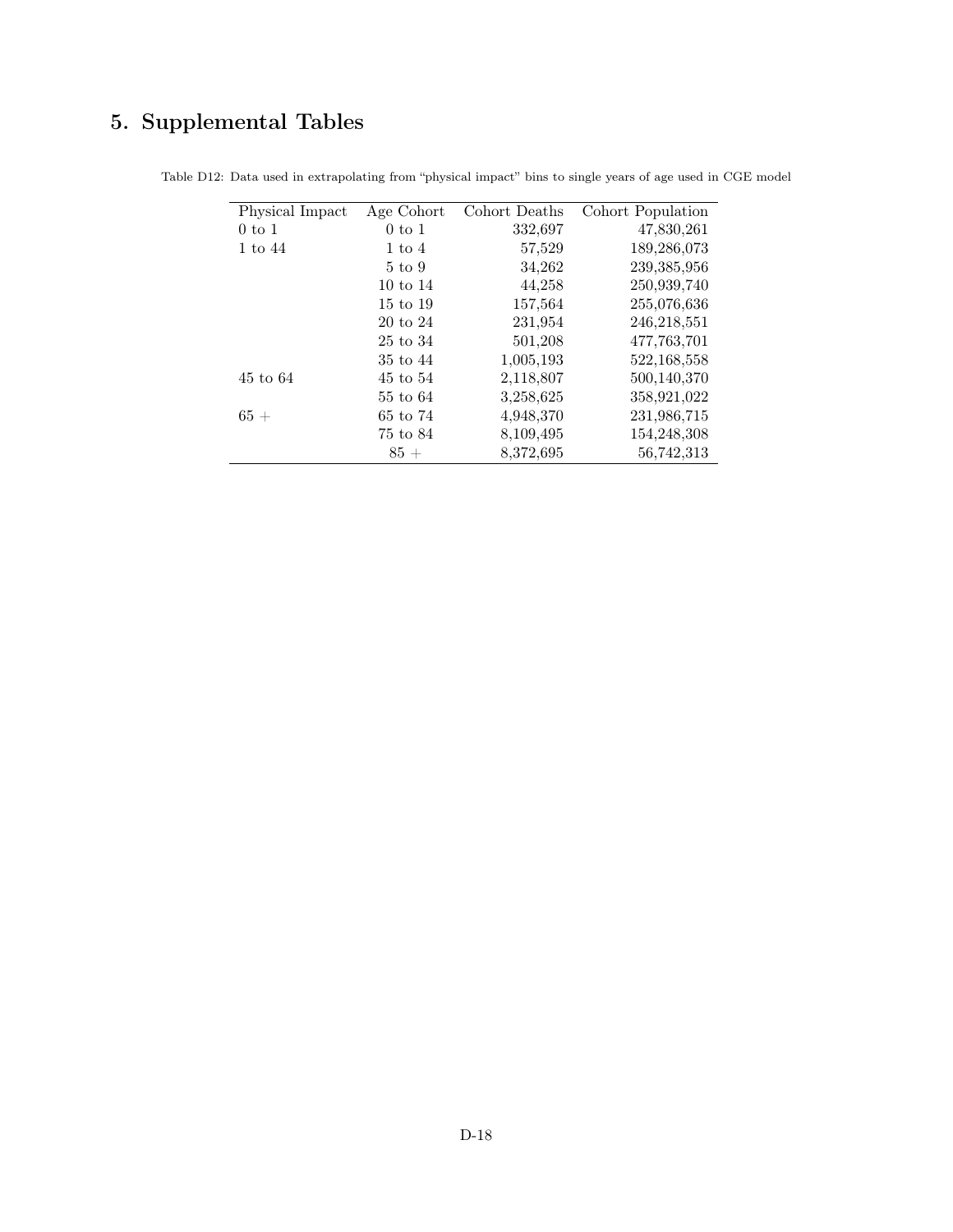<span id="page-18-0"></span>

| <b>Sector</b>  | <b>IMPLAN</b>    | <b>IMPLAN</b> name                                                      |
|----------------|------------------|-------------------------------------------------------------------------|
|                | code             |                                                                         |
| Agriculture    | 1                | Oilseed farming                                                         |
|                | $\sqrt{2}$       | Grain farming                                                           |
|                | 8                | Cotton farming                                                          |
|                | $\sqrt{3}$       | Vegetable and melon farming                                             |
|                | 4                | Fruit farming                                                           |
|                | $\bf 5$          | Tree nut farming                                                        |
|                | 6                | Greenhouse nursery and floriculture production                          |
|                | 7                | Tobacco farming                                                         |
|                | $\boldsymbol{9}$ | Sugarcane and sugar beet farming                                        |
|                | 10               | All other crop farming (except algae seaweed and other plant aquacul-   |
|                |                  | ture)                                                                   |
|                | 15               | Forest nurseries forest products and timber tracts                      |
|                | 16               | Logging                                                                 |
|                | 11               | Cattle ranching and farming                                             |
|                | 12               | Dairy cattle and milk production                                        |
|                | 13               | Poultry and egg production                                              |
|                | 14               | Animal production except cattle and poultry and eggs (algae seaweed     |
|                |                  | and other plant aquaculture)                                            |
|                | 17               | Fishing                                                                 |
|                | 18               | Hunting and trapping                                                    |
|                | 19               | Support activities for agriculture and forestry                         |
| Energy         | $32\,$           | Natural gas distribution                                                |
|                | 115              | Petroleum refineries                                                    |
|                | 119              | All other petroleum and coal products manufacturing                     |
|                | 31               | Electric power generation transmission and distribution                 |
|                | 428              | Federal electric utilities                                              |
|                | 431              | State and local government electric utilities                           |
| Infrastructure | 33               | Water sewage and other systems                                          |
|                | 390              | Waste management and remediation services                               |
|                | 351              | Telecommunications (broadband ISP; telephone ISP)                       |
| Transportation | 332              | Air transportation                                                      |
|                | 333              | Rail transportation                                                     |
|                | 334              | Water transportation                                                    |
|                | 335              | Truck transportation                                                    |
|                | 336              | Transit and ground passenger Transportation                             |
|                | 337              | Pipeline transportation                                                 |
|                | 338              | Scenic and sightseeing transportation and support activities for trans- |
|                |                  | portation                                                               |
|                | 430              | State and local government passenger transit                            |
| Mining         | $20\,$           | Oil and gas extraction                                                  |
|                | $\sqrt{28}$      | Drilling oil and gas wells                                              |
|                | 29               | Support activities for oil and gas operations                           |
|                | 21               | Coal mining                                                             |
|                | 22               | Iron ore mining                                                         |
|                | $23\,$           | Copper nickel lead and zinc mining                                      |
|                | 24               | Gold silver and other metal ore mining                                  |
|                | $25\,$           | Stone mining and quarrying                                              |
|                | 26               | Sand gravel clay and ceramic and refractory minerals mining and quar-   |
|                | 27               | rying<br>Other nonmetallic mineral mining and quarrying                 |
|                |                  |                                                                         |

Table D13: Sectoral aggregation scheme used in the CGE model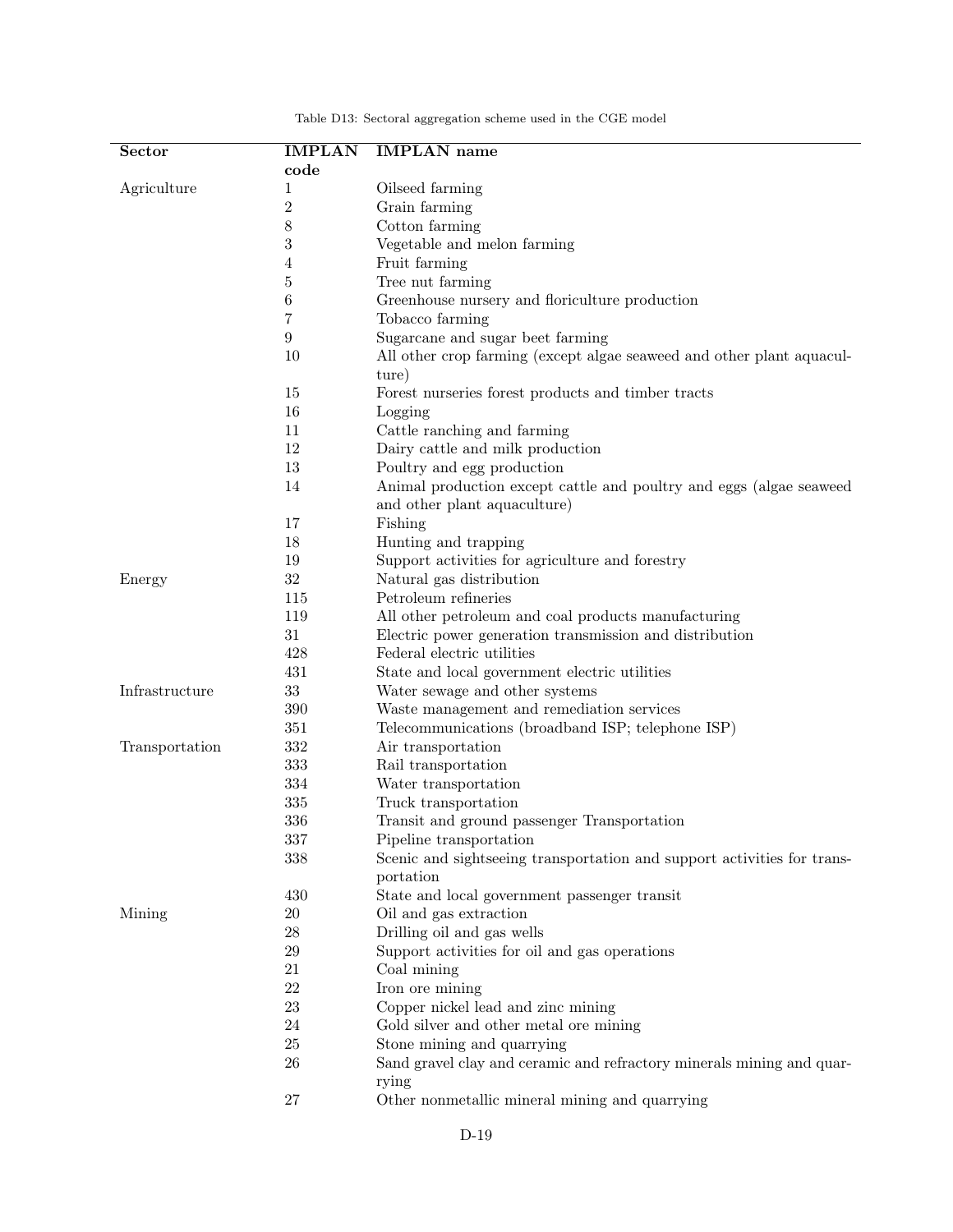|               | $30\,$ | Support activities for other mining                           |
|---------------|--------|---------------------------------------------------------------|
| Manufacturing | 41     | Dog and cat food manufacturing                                |
|               | 42     | Other animal food manufacturing                               |
|               | 43     | Flour milling and malt manufacturing                          |
|               | 44     | Wet corn milling                                              |
|               | 45     | Soybean and other oilseed processing                          |
|               | 46     | Fats and oils refining and blending                           |
|               | 47     | Breakfast cereal manufacturing                                |
|               | 48     | Sugar cane mills and refining                                 |
|               | 49     | Beet sugar manufacturing                                      |
|               | 50     | Chocolate and confectionery manufacturing from cacao beans    |
|               | 51     | Confectionery manufacturing from purchased chocolate          |
|               | 52     | Nonchocolate confectionery manufacturing                      |
|               | $53\,$ | Frozen food manufacturing                                     |
|               | 54     | Fruit and vegetable canning pickling and drying               |
|               | 55     | Fluid milk and butter manufacturing                           |
|               | 56     | Cheese manufacturing                                          |
|               | 57     | Dry condensed and evaporated dairy product manufacturing      |
|               | 58     | Ice cream and frozen dessert manufacturing                    |
|               | 59     | Animal (except poultry) slaughtering rendering and processing |
|               | 60     | Poultry processing                                            |
|               | 61     | Seafood product preparation and packaging                     |
|               | 62     | Bread and bakery product manufacturing                        |
|               | 63     | Cookie cracker and pasta manufacturing                        |
|               | 64     | Tortilla manufacturing                                        |
|               | 65     | Snack food manufacturing                                      |
|               | 66     | Coffee and tea manufacturing                                  |
|               | 67     | Flavoring syrup and concentrate manufacturing                 |
|               | 68     | Seasoning and dressing manufacturing                          |
|               | 69     | All other food manufacturing                                  |
|               | 70     | Soft drink and ice manufacturing                              |
|               | 71     | <b>Breweries</b>                                              |
|               | 72     | Wineries                                                      |
|               | 73     | Distilleries                                                  |
|               | 74     | Tobacco product manufacturing                                 |
|               | 75     | Fiber yarn and thread mills                                   |
|               | 76     | Broadwoven fabric mills                                       |
|               | 77     | Narrow fabric mills and schiffli machine embroidery           |
|               | 78     | Nonwoven fabric mills                                         |
|               | 79     | Knit fabric mills                                             |
|               | 80     | Textile and fabric finishing mills                            |
|               | 81     | Fabric coating mills                                          |
|               | 82     | Carpet and rug mills                                          |
|               | 83     | Curtain and linen mills                                       |
|               | 84     | Textile bag and canvas mills                                  |
|               | 85     | All other textile product mills (empbroidery contractors)     |
|               | 86     | Apparel knitting mills                                        |
|               | 87     | Cut and sew apparel contractors (exc. embroidery contractors) |
|               | 88     | Mens and boys cut and sew apparel manufacturing               |
|               | 89     | Womens and girls cut and sew apparel manufacturing            |
|               | 90     | Other cut and sew apparel manufacturing                       |
|               | 91     | Apparel accessories and other apparel manufacturing           |
|               | 92     | Leather and hide tanning and finishing                        |
|               | 93     | Footwear manufacturing                                        |
|               |        |                                                               |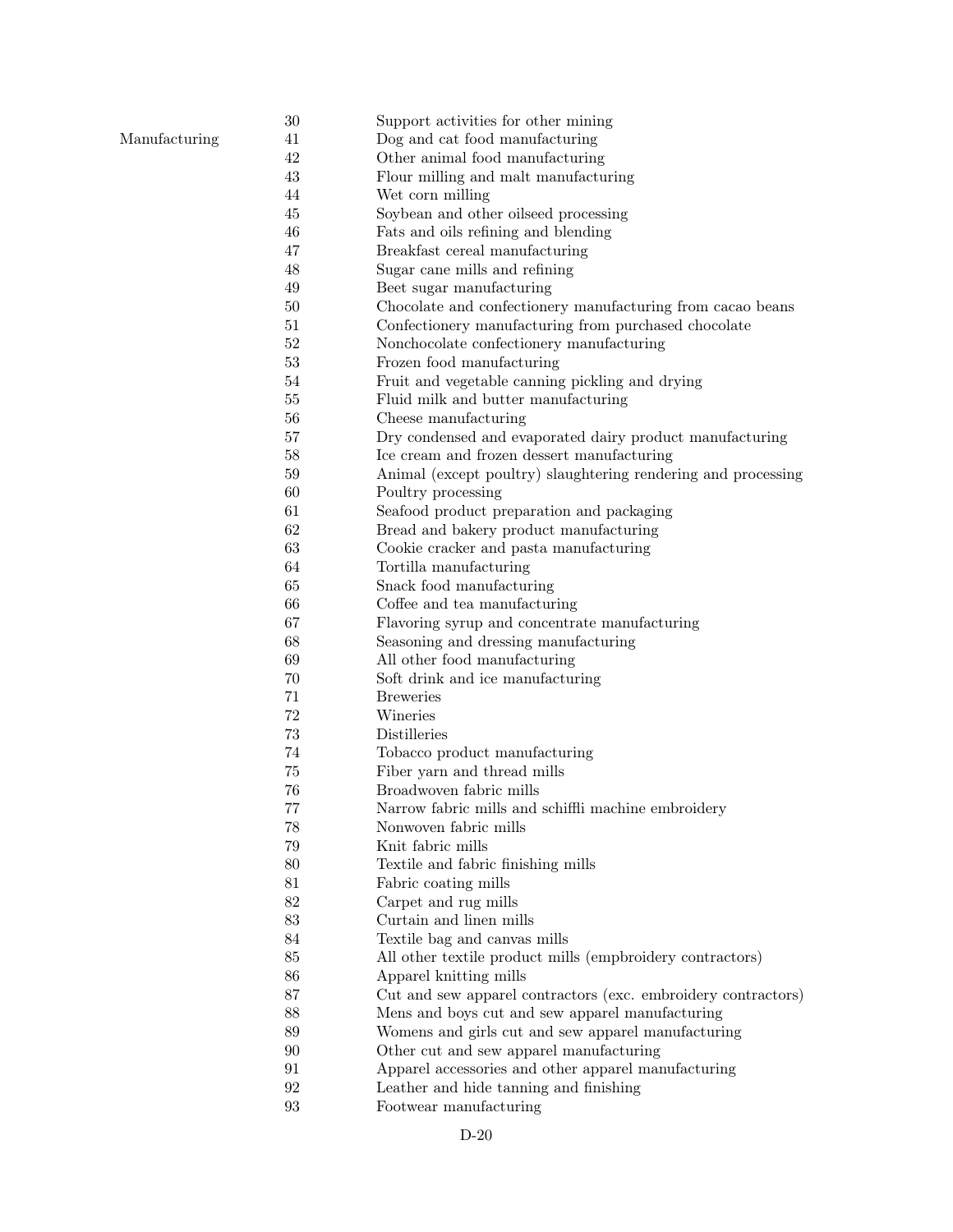| 94  | Other leather and allied product manufacturing                       |
|-----|----------------------------------------------------------------------|
| 95  | Sawmills and wood preservation                                       |
| 96  | Veneer and plywood manufacturing                                     |
| 97  | Engineered wood member and truss manufacturing                       |
| 98  | Reconstituted wood product manufacturing                             |
| 99  | Wood windows and doors and millwork                                  |
| 100 | Wood container and pallet manufacturing                              |
| 101 | Manufactured home (mobile home) manufacturing                        |
| 102 | Prefabricated wood building manufacturing                            |
| 103 | All other miscellaneous wood product manufacturing                   |
| 104 | Pulp mills                                                           |
| 105 | Paper mills                                                          |
| 106 | Paperboard Mills                                                     |
| 107 | Paperboard container manufacturing                                   |
| 108 | Coated and laminated paper packaging paper and plastics film manu-   |
|     | facturing                                                            |
| 109 | All other paper bag and coated and treated paper manufacturing       |
| 110 | Stationery product manufacturing                                     |
| 111 | Sanitary paper product manufacturing                                 |
| 112 | All other converted paper product manufacturing                      |
| 113 | Printing                                                             |
| 114 | Support activities for printing                                      |
| 116 | Asphalt paving mixture and block manufacturing                       |
| 117 | Asphalt shingle and coating materials manufacturing                  |
| 118 | Petroleum lubricating oil and grease manufacturing                   |
| 120 | Petrochemical manufacturing                                          |
| 121 | Industrial gas manufacturing                                         |
| 122 |                                                                      |
|     | Synthetic dye and pigment manufacturing                              |
| 123 | Alkalies and chlorine manufacturing                                  |
| 124 | Carbon black manufacturing                                           |
| 125 | All other basic inorganic chemical manufacturing                     |
| 126 | Other basic organic chemical manufacturing                           |
| 127 | Plastics material and resin manufacturing                            |
| 128 | Synthetic rubber manufacturing                                       |
| 129 | Artificial and synthetic fibers and filaments manufacturing          |
| 130 | Fertilizer manufacturing                                             |
| 131 | Pesticide and other agricultural chemical manufacturing              |
| 132 | Medicinal and botanical manufacturing                                |
| 133 | Pharmaceutical preparation manufacturing                             |
| 134 | In-vitro diagnostic substance manufacturing                          |
| 135 | Biological product (except diagnostic) manufacturing                 |
| 136 | Paint and coating manufacturing                                      |
| 137 | Adhesive manufacturing                                               |
| 138 | Soap and cleaning compound manufacturing                             |
| 139 | Toilet preparation manufacturing                                     |
| 140 | Printing ink manufacturing                                           |
| 141 | All other chemical product and preparation manufacturing             |
| 142 | Plastics packaging materials and unlaminated film and sheet manufac- |
|     | turing                                                               |
| 143 | Unlaminated plastics profile shape manufacturing                     |
| 144 | Plastics pipe and pipe fitting manufacturing                         |
| 145 | Laminated plastics plate sheet (except packaging) and shape manufac- |
|     | turing                                                               |
| 146 | Polystyrene foam product manufacturing                               |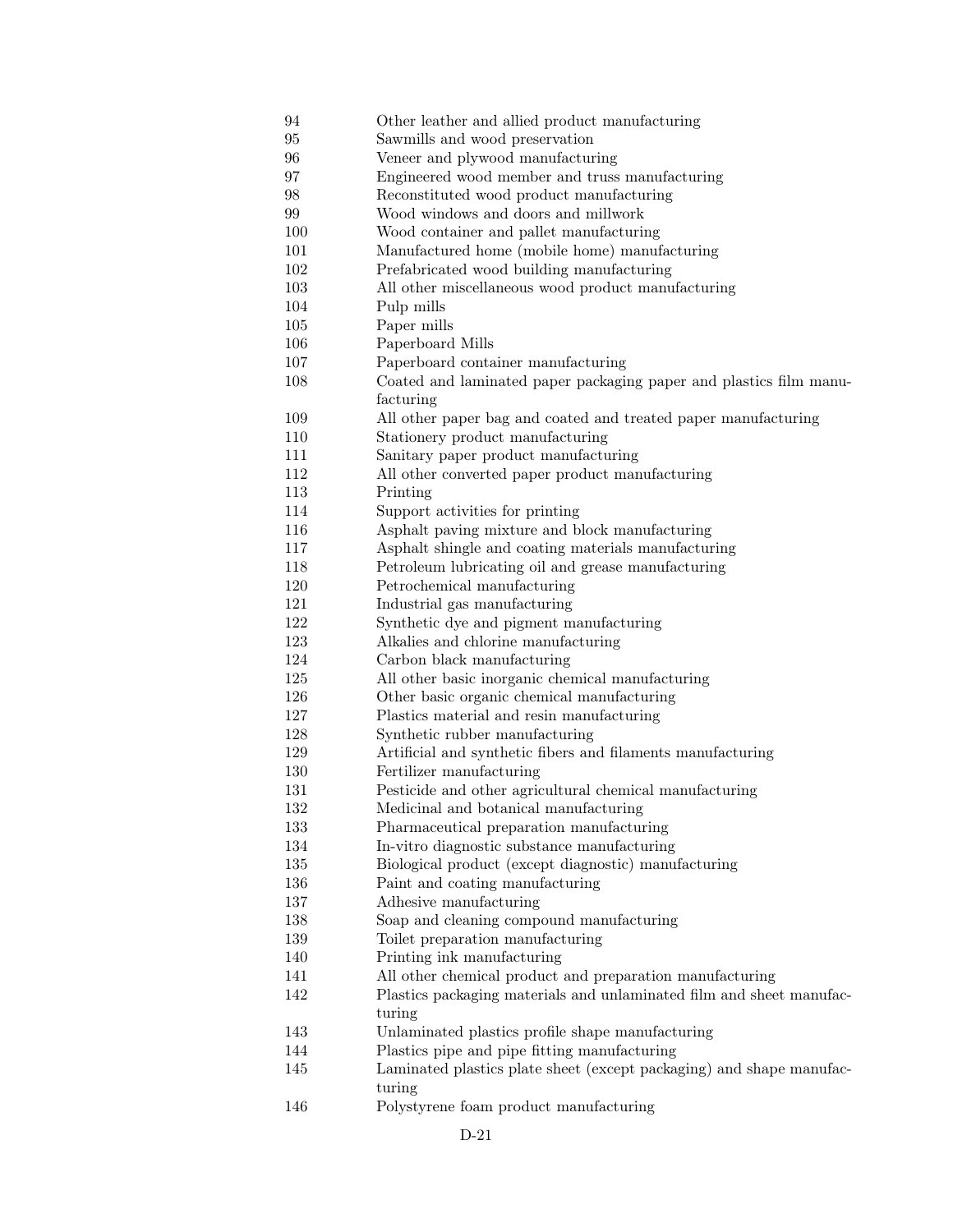- 147 Urethane and other foam product (except polystyrene) manufacturing
- 148 Plastics bottle manufacturing
- 149 Other plastics product manufacturing (exc. Inflatable plastic boats)
- 150 Tire manufacturing
- 151 Rubber and plastics hoses and belting manufacturing
- 152 Other rubber product manufacturing (exc. Inflatable rubber boats)
- 153 Pottery ceramics and plumbing fixture manufacturing
- 154 Brick tile and other structural clay product manufacturing
- 155 Clay and nonclay refractory manufacturing
- 156 Flat glass manufacturing
- 157 Other pressed and blown glass and glassware manufacturing
- 158 Glass container manufacturing
- 159 Glass product manufacturing made of purchased glass
- 160 Cement manufacturing
- 161 Ready-mix concrete manufacturing
- 162 Concrete pipe brick and block manufacturing
- 163 Other concrete product manufacturing
- 164 Lime and gypsum product manufacturing
- 165 Abrasive product manufacturing
- 166 Cut stone and stone product manufacturing
- 167 Ground or treated mineral and earth manufacturing
- 168 Mineral wool manufacturing
- 169 Miscellaneous nonmetallic mineral products
- 170 Iron and steel mills and ferroalloy manufacturing
- 171 Steel product manufacturing from purchased steel
- 172 Alumina refining and primary aluminum production
- 173 Secondary smelting and alloying of aluminum
- 174 Aluminum product manufacturing from purchased aluminum
- 175 Primary smelting and refining of copper
- 176 Primary smelting and refining of nonferrous metal (except copper and aluminum)
- 177 Copper rolling drawing extruding and alloying
- 178 Nonferrous metal (except copper and aluminum) rolling drawing extruding and alloying
- 179 Ferrous metal foundries
- 180 Nonferrous metal foundries
- 181 All other forging stamping and sintering
- 182 Custom roll forming
- 183 Crown and closure manufacturing and metal stamping
- 184 Cutlery utensil pot and pan manufacturing
- 185 Handtool manufacturing
- 186 Plate work and fabricated structural product manufacturing
- 187 Ornamental and architectural metal products manufacturing
- 188 Power boiler and heat exchanger manufacturing
- 189 Metal tank (heavy gauge) manufacturing
- 190 Metal can box and other metal container (light gauge) manufacturing
- 191 Ammunition manufacturing
- 192 Arms ordnance and accessories manufacturing
- 193 Hardware manufacturing
- 194 Spring and wire product manufacturing
- 195 Machine shops
- 196 Turned product and screw nut and bolt manufacturing
- 197 Coating engraving heat treating and allied activities
- 198 Valve and fittings other than plumbing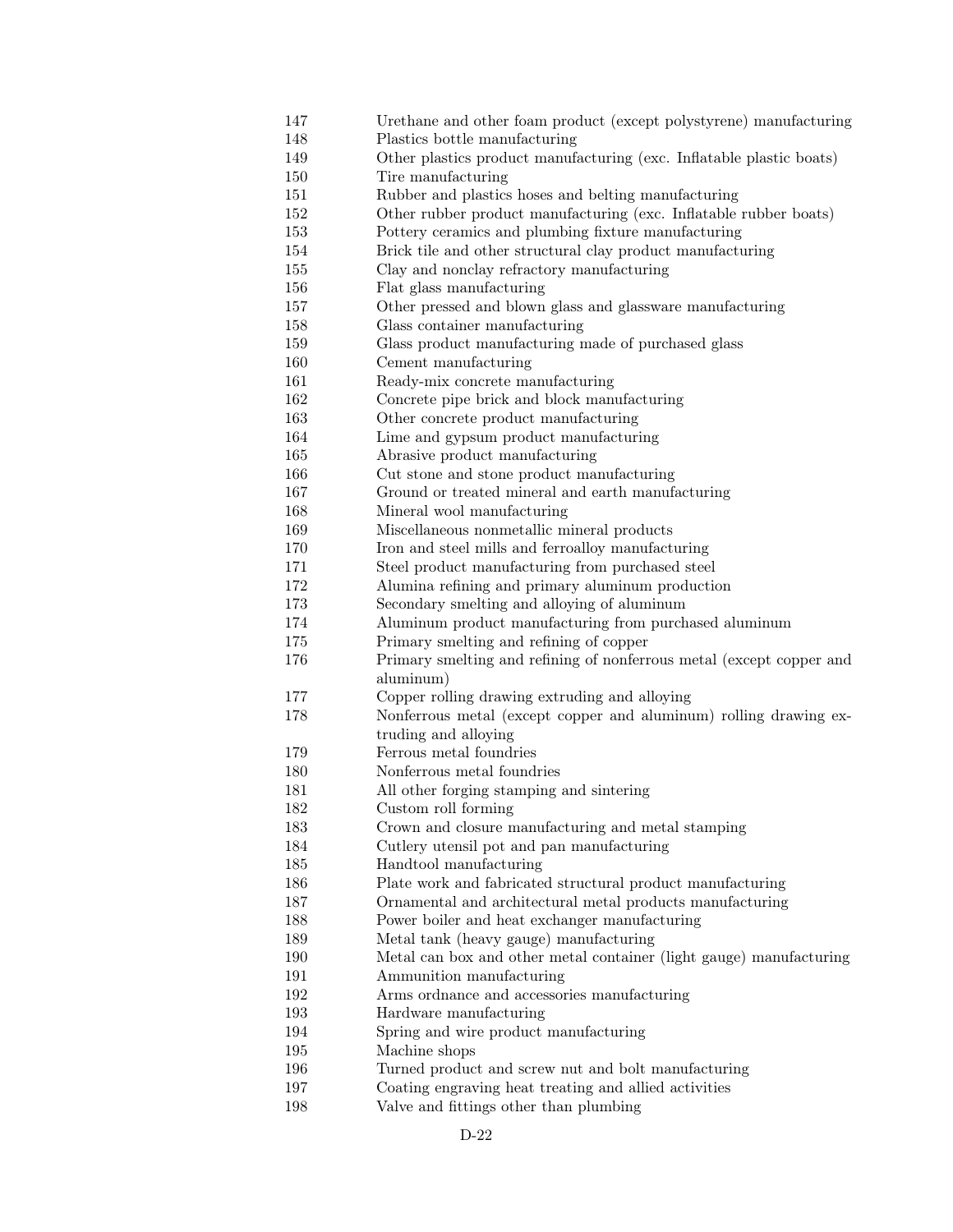199 Plumbing fixture fitting and trim manufacturing 200 Ball and roller bearing manufacturing 201 Fabricated pipe and pipe fitting manufacturing 202 Other fabricated metal manufacturing 203 Farm machinery and equipment manufacturing 204 Lawn and garden equipment manufacturing 205 Construction machinery manufacturing 206 Mining and oil and gas field machinery manufacturing 214 Air purification and ventilation equipment manufacturing 215 Heating equipment (except warm air furnaces) manufacturing 216 Air conditioning refrigeration and warm air heating equipment manufacturing (laboratory freezers) 207 Other industrial machinery manufacturing (laboratory distilling equipment) 208 Plastics and rubber industry machinery manufacturing 209 Semiconductor machinery manufacturing 210 Vending commercial industrial and office machinery manufacturing 211 Optical instrument and lens manufacturing 212 Photographic and photocopying equipment manufacturing 213 Other commercial and service industry machinery manufacturing 217 Industrial mold manufacturing 218 Metal cutting and forming machine tool manufacturing 219 Special tool die jig and fixture manufacturing 220 Cutting tool and machine tool accessory manufacturing 221 Rolling mill and other metalworking machinery manufacturing 222 Turbine and turbine generator set units manufacturing 223 Speed changer industrial high-speed drive and gear manufacturing 224 Mechanical power transmission equipment manufacturing 225 Other engine equipment manufacturing 226 Pump and pumping equipment manufacturing 227 Air and gas compressor manufacturing 228 Material handling equipment manufacturing 229 Power-driven handtool manufacturing 230 Other general purpose machinery manufacturing (laboratory scales and balances laboratory centrifuges) 231 Packaging machinery manufacturing 232 Industrial process furnace and oven manufacturing (laboratory furnaces and ovens) 233 Fluid power process machinery 234 Electronic computer manufacturing 235 Computer storage device manufacturing 236 Computer terminals and other computer peripheral equipment manufacturing 237 Telephone apparatus manufacturing 238 Broadcast and wireless communications equipment 239 Other communications equipment manufacturing 240 Audio and video equipment manufacturing 241 Electron tube manufacturing 242 Bare printed circuit board manufacturing 243 Semiconductor and related device manufacturing 244 Electronic capacitor resistor coil transformer and other inductor manufacturing 245 Electronic connector manufacturing 246 Printed circuit assembly (electronic assembly) manufacturing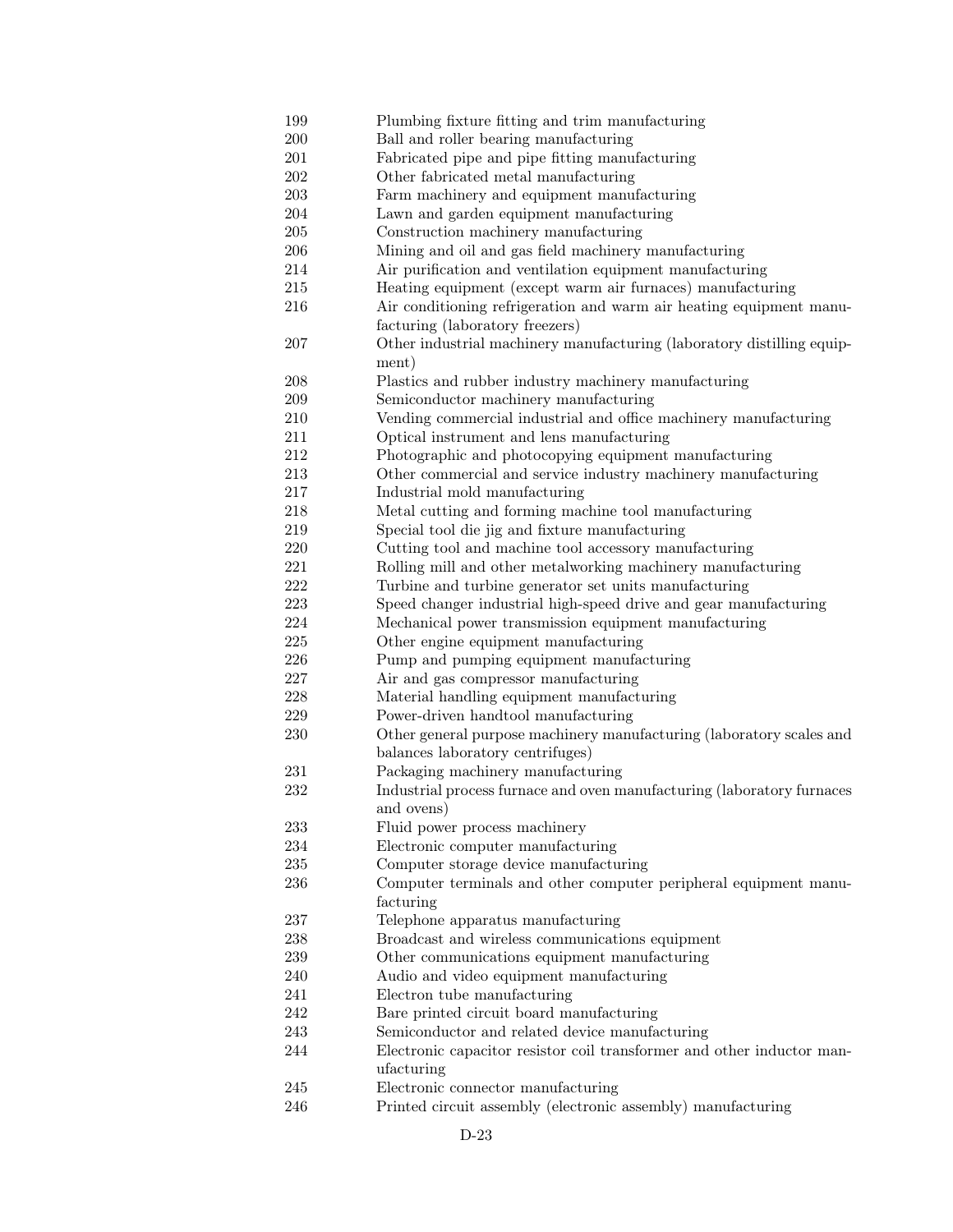- 247 Other electronic component manufacturing 248 Electromedical and electrotherapeutic apparatus manufacturing 249 Search detection and navigation instruments manufacturing 250 Automatic environmental control manufacturing 251 Industrial process variable instruments manufacturing 252 Totalizing fluid meters and counting devices manufacturing 253 Electricity and signal testing instruments manufacturing 254 Analytical laboratory instrument manufacturing 255 Irradiation apparatus manufacturing 256 Watch clock and other measuring and controlling device manufacturing 257 Software audio and video media reproducing 258 Magnetic and optical recording media manufacturing 259 Electric lamp bulb and part manufacturing 260 Lighting fixture manufacturing 261 Small electrical appliance manufacturing 262 Household cooking appliance manufacturing 263 Household refrigerator and home freezer manufacturing 264 Household laundry equipment manufacturing 265 Other major household appliance manufacturing 266 Power distribution and specialty transformer manufacturing 267 Motor and generator manufacturing 268 Switchgear and switchboard apparatus manufacturing 269 Relay and industrial control manufacturing 270 Storage battery manufacturing 271 Primary battery manufacturing 272 Communication and energy wire and cable manufacturing 273 Wiring device manufacturing 274 Carbon and graphite product manufacturing 275 All other miscellaneous electrical equipment and component manufacturing 276 Automobile manufacturing 277 Light truck and utility vehicle manufacturing 278 Heavy duty truck manufacturing 279 Motor vehicle body manufacturing 280 Truck trailer manufacturing 281 Motor home manufacturing 282 Travel trailer and camper manufacturing 283 Motor vehicle parts manufacturing 284 Aircraft manufacturing 285 Aircraft engine and engine parts manufacturing 286 Other aircraft parts and auxiliary equipment manufacturing 287 Guided missile and space vehicle manufacturing 288 Propulsion units and parts for space vehicles and guided missiles 289 Railroad rolling stock manufacturing 290 Ship building and repairing 291 Boat building 292 Motorcycle bicycle and parts manufacturing 293 Military armored vehicle tank and tank component manufacturing 294 All other transportation equipment manufacturing 295 Wood kitchen cabinet and countertop manufacturing 296 Upholstered household furniture manufacturing 297 Nonupholstered wood household furniture manufacturing 298 Metal and other household furniture manufacturing
- 299 Institutional furniture manufacturing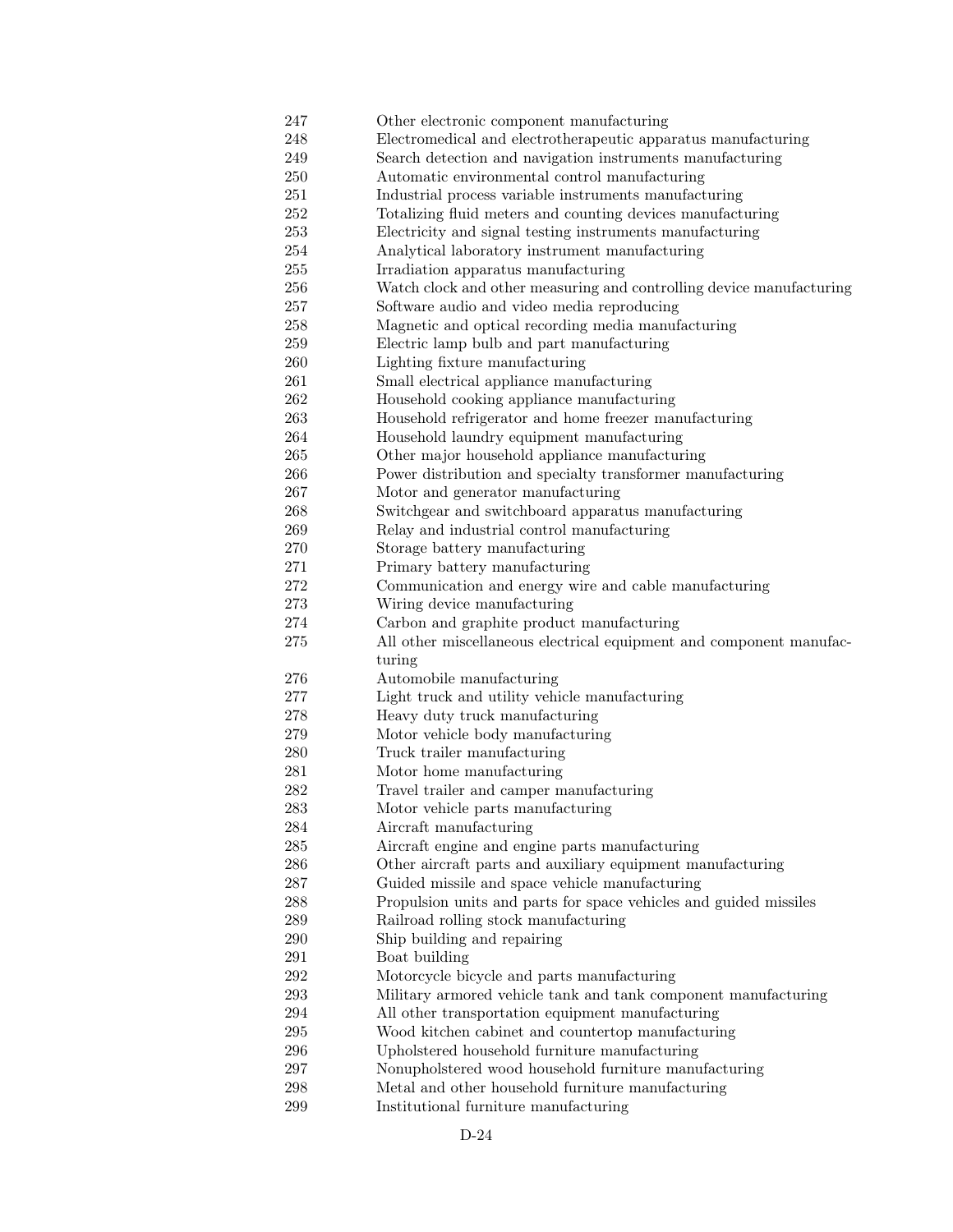|                         | 300     | Office furniture manufacturing                                          |
|-------------------------|---------|-------------------------------------------------------------------------|
|                         | 301     | Custom architectural woodwork and millwork manufacturing                |
|                         | 302     | Showcase partition shelving and locker manufacturing                    |
|                         | 303     | Mattress manufacturing                                                  |
|                         | 304     | Blind and shade manufacturing                                           |
|                         | 305     | Surgical and medical instrument manufacturing                           |
|                         | 306     | Surgical appliance and supplies manufacturing                           |
|                         | 307     | Dental equipment and supplies manufacturing                             |
|                         | 308     | Ophthalmic goods manufacturing                                          |
|                         | $309\,$ | Dental laboratories                                                     |
|                         | 310     | Jewelry and silverware manufacturing                                    |
|                         | 311     | Sporting and athletic goods manufacturing                               |
|                         | 312     | Doll toy and game manufacturing                                         |
|                         | 313     | Office supplies (except paper) manufacturing                            |
|                         | 314     | Sign manufacturing                                                      |
|                         | $315\,$ | Gasket packing and sealing device manufacturing                         |
|                         | 316     | Musical instrument manufacturing                                        |
|                         | $317\,$ | All other miscellaneous manufacturing                                   |
|                         | 318     | Broom brush and mop manufacturing                                       |
| <b>Outdoor Services</b> | 34      | Construction of new nonresidential commercial and health care struc-    |
|                         |         |                                                                         |
|                         |         | tures                                                                   |
|                         | $35\,$  | Construction of new nonresidential manufacturing structures             |
|                         | 36      | Construction of other new nonresidential structures                     |
|                         | 37      | Construction of new residential permanent site single- and multi-family |
|                         |         | structures                                                              |
|                         | 38      | Construction of other new residential structures                        |
|                         | 39      | Maintenance and repair construction of nonresidential maintenance and   |
|                         |         | repair                                                                  |
|                         | 40      | Maintenance and repair construction of residential structures           |
| Real Estate             | 360     | Real estate                                                             |
|                         | 361     | Imputed rental value for owner-occupied dwellings                       |
| Indoor Services         | 394     | Offices of physicians dentists and other health practitioners           |
|                         | 395     | Home health care services                                               |
|                         | 396     | Medical and diagnostic labs and outpatient and other ambulatory care    |
|                         |         | services                                                                |
|                         | 397     | Hospitals                                                               |
|                         | 398     | Nursing and residential care facilities                                 |
|                         | 399     | Child day care services                                                 |
|                         | 400     | Individual and family services                                          |
|                         | 401     | Community food housing and other relief services including rehabilita-  |
|                         |         | tion services                                                           |
|                         | 319     | Wholesale trade                                                         |
|                         | 320     | Retail - Motor vehicle and parts                                        |
|                         | 321     | Retail - Furniture and home furnishings                                 |
|                         | 322     | Retail - Electronics and appliances                                     |
|                         | 323     | Retail - Building material and garden supply                            |
|                         | 324     | Retail - Food and beverage                                              |
|                         | 325     | Retail - Health and personal care                                       |
|                         | 326     | Retail - Gasoline stations                                              |
|                         | 327     | Retail - Clothing and clothing accessories                              |
|                         | 328     | Retail - Sporting goods hobby book and music                            |
|                         | 329     | Retail - General merchandise                                            |
|                         | 330     | Retail - Miscellaneous                                                  |
|                         | 331     | Retail - Nonstore                                                       |
|                         |         |                                                                         |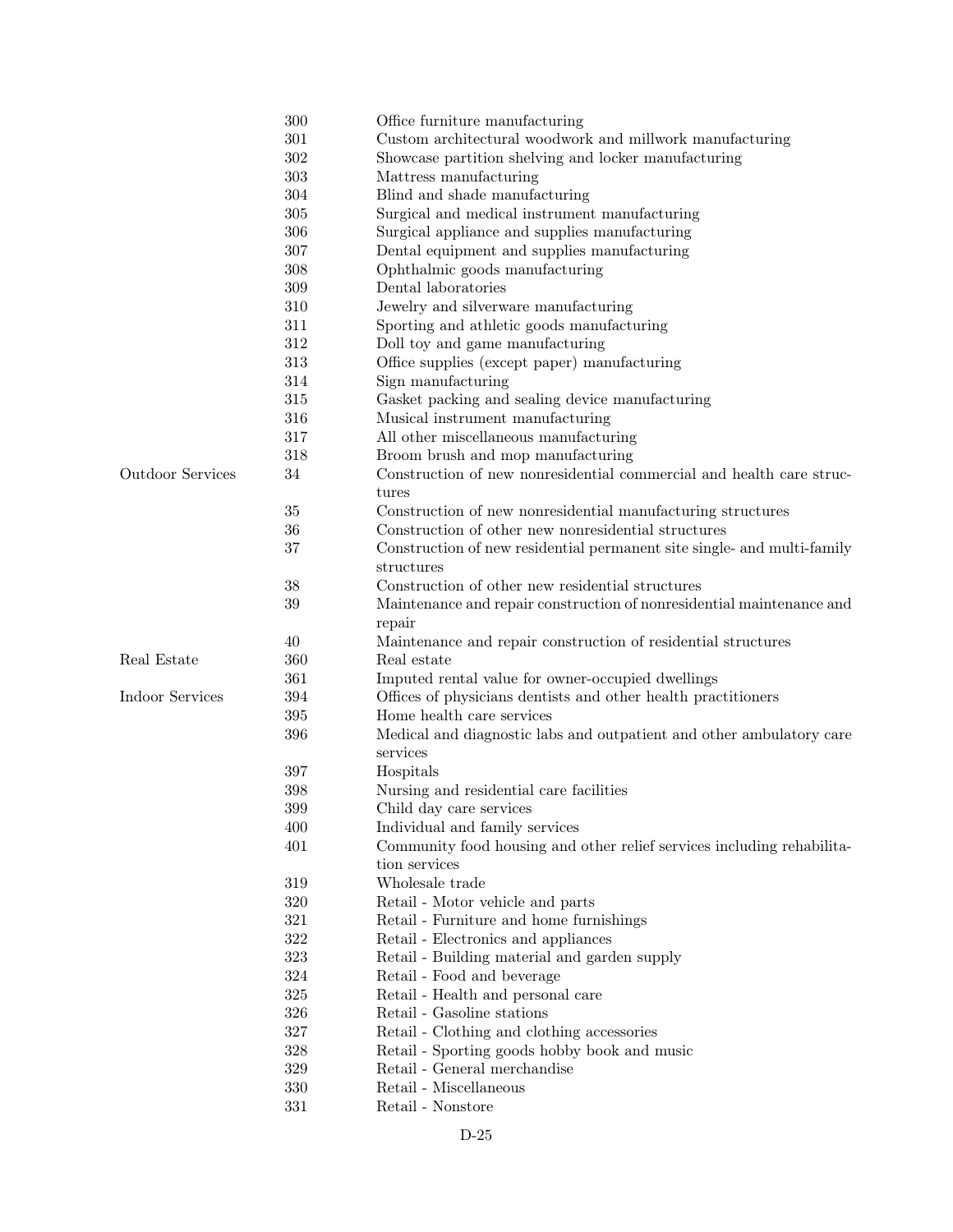- 362 Automotive equipment rental and leasing
- 363 General and consumer goods rental except video tapes and discs
- 364 Video tape and disc rental
- 378 Photographic services
- 379 Veterinary services
- 365 Commercial and industrial machinery and equipment rental and leasing
- 366 Lessors of nonfinancial intangible assets
- 339 Couriers and messengers
- 340 Warehousing and storage
- 341 Newspaper publishers
- 342 Periodical publishers
- 343 Book publishers
- 344 Directory mailing list and other publishers
- 345 Software publishers
- 346 Motion picture and video industries
- 347 Sound recording industries
- 348 Radio and television broadcasting
- 349 Cable and other subscription programming
- 350 Internet publishing and broadcasting
- 352 Data processing hosting and related services
- 353 Other information services
- 354 Monetary authorities and depository credit intermediation
- 355 Nondepository credit intermediation and related activities
- 356 Securities commodity contracts investments and related activities
- 357 Insurance carriers
- 358 Insurance agencies brokerages and related activities
- 359 Funds trusts and other financial vehicles
- 367 Legal services
- 368 Accounting tax preparation bookkeeping and payroll services
- 369 Architectural engineering and related services
- 370 Specialized design services
- 371 Custom computer programming services
- 372 Computer systems design services
- 373 Other computer related services including facilities management
- 374 Management scientific and technical consulting services
- 375 Environmental and other technical consulting services
- 376 Scientific research and development services
- 377 Advertising and related services
- 380 All other miscellaneous professional scientific and technical services
- 381 Management of companies and enterprises
- 382 Employment services
- 384 Office administrative services
- 385 Facilities support services
- 386 Business support services
- 387 Investigation and security services
- 388 Services to buildings and dwellings
- 389 Other support services
- 391 Elementary and secondary schools
- 392 Junior colleges colleges universities and professional schools
- 393 Other educational services
- 414 Automotive repair and maintenance except car washes
- 415 Car washes
- 416 Electronic and precision equipment repair and maintenance